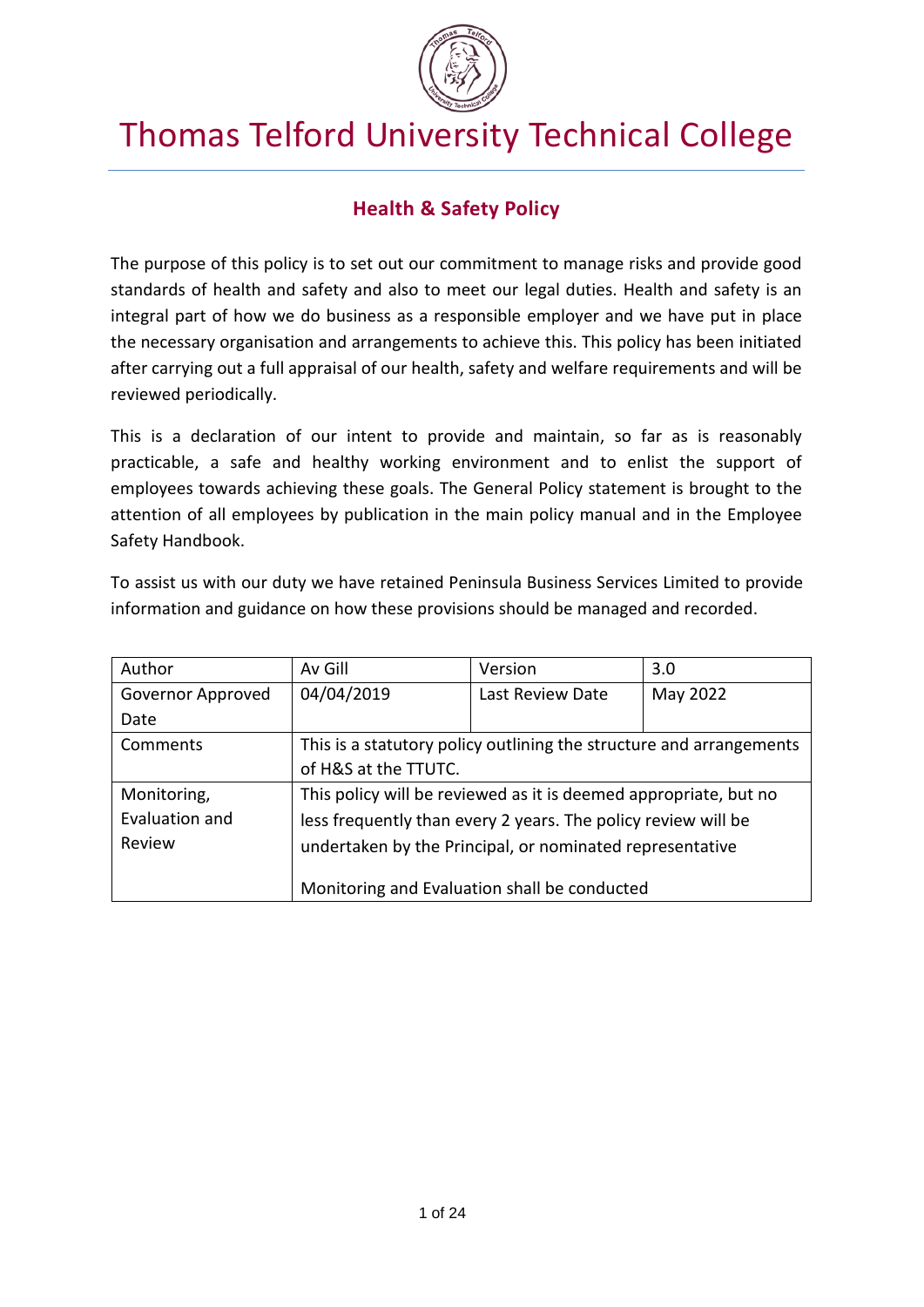#### **HEALTH AND SAFETY POLICY STATEMENT**

The Board of Governors regards the promotion of health and safety at work to be of the utmost importance for all personnel that attend as pupils, work in and visit Thomas Telford UTC.

It is UTC policy to ensure that every reasonable step be taken to prevent injury and illhealth to personnel by protecting individuals from hazards at work. This also includes pupils and visitors to the UTC whether it is for pursuance of their employment or other activities.

This is approached by:

- Assessing and controlling risk as part of the day-to-day management of UTC activity.
- Providing and maintaining safe, healthy and secure working conditions, training and instruction so that personnel are able to perform their various tasks safely and efficiently.
- Ensuring that a constant awareness with regard to health and safety at work is maintained in respect of all activities within the UTC and during out-of-UTC activities.
- Bi-Annual review of the safety policy as UTC activities and the associated risks change.

All personnel employed within the UTC have a legal obligation to co-operate in the operation of this policy by not interfering with or misusing equipment that has been provided in the interests of health and safety and to report any issues or concerns to the Director of Operations.

All employees and students within the UTC have a corresponding obligation to co-operate and comply with this policy so far as is reasonably practicable by:

- Complying with safety procedures, whether written or brought to their attention by other means for their own protection, protection of those under their supervision and others who may be affected by their actions.
- Reporting to the Director of Operations any incident that has led, or could have led, to damage or injury.
- Assisting in any investigation with regard to accidents, dangerous occurrences or near-misses.

In line with the safety organisation set out in this policy, it is the responsibility of all line managers to ensure compliance with safety arrangements within their areas of responsibility. From time to time, safety arrangements are adopted for the control of risk and reflect the procedures that are to be followed within the UTC.

Principal Av Gill **Date May 2022**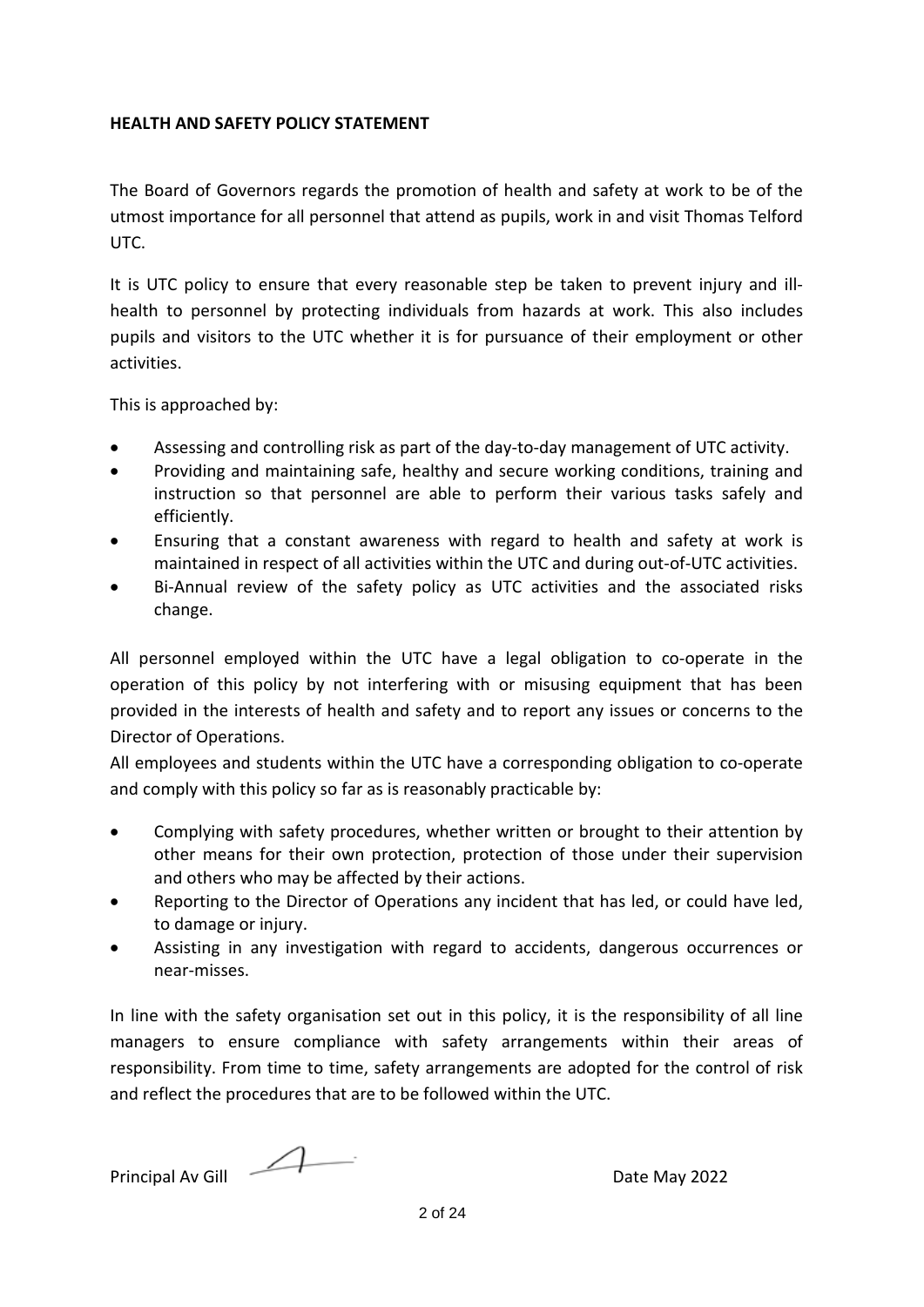## **CONTENTS**

- **1.** Introduction
- **2.** General Guidelines
- **3.** Staff Responsibility
- **4.** Related Policies
- **5.** Fire Safety
- **6.** Reporting Accidents
- **7.** First Aid
- **8.** Equipment
- **9.** Housekeeping and Premises
- **10.** Visits
- **11.** Visitors to the UTC site
- **12.** Security
- **13.** Training
- **14.** Students
- **15.** Lettings
- **16.** Construction and Maintenance Work
- **17.** Design, Workshop and Construction Yard
- **18.** Lone and out of hours working
- **19.** Emergency evacuation
- **20.** Risk Assessment
- **21.** Hazardous Substances
- **22.** Catering
- **23.** Waste Disposal
- **24.** Smoking
- **25.**Monitoring Systems
- **26.**Wellbeing/Mindfulness
- **27.** Checklists
- **28.** Other related documents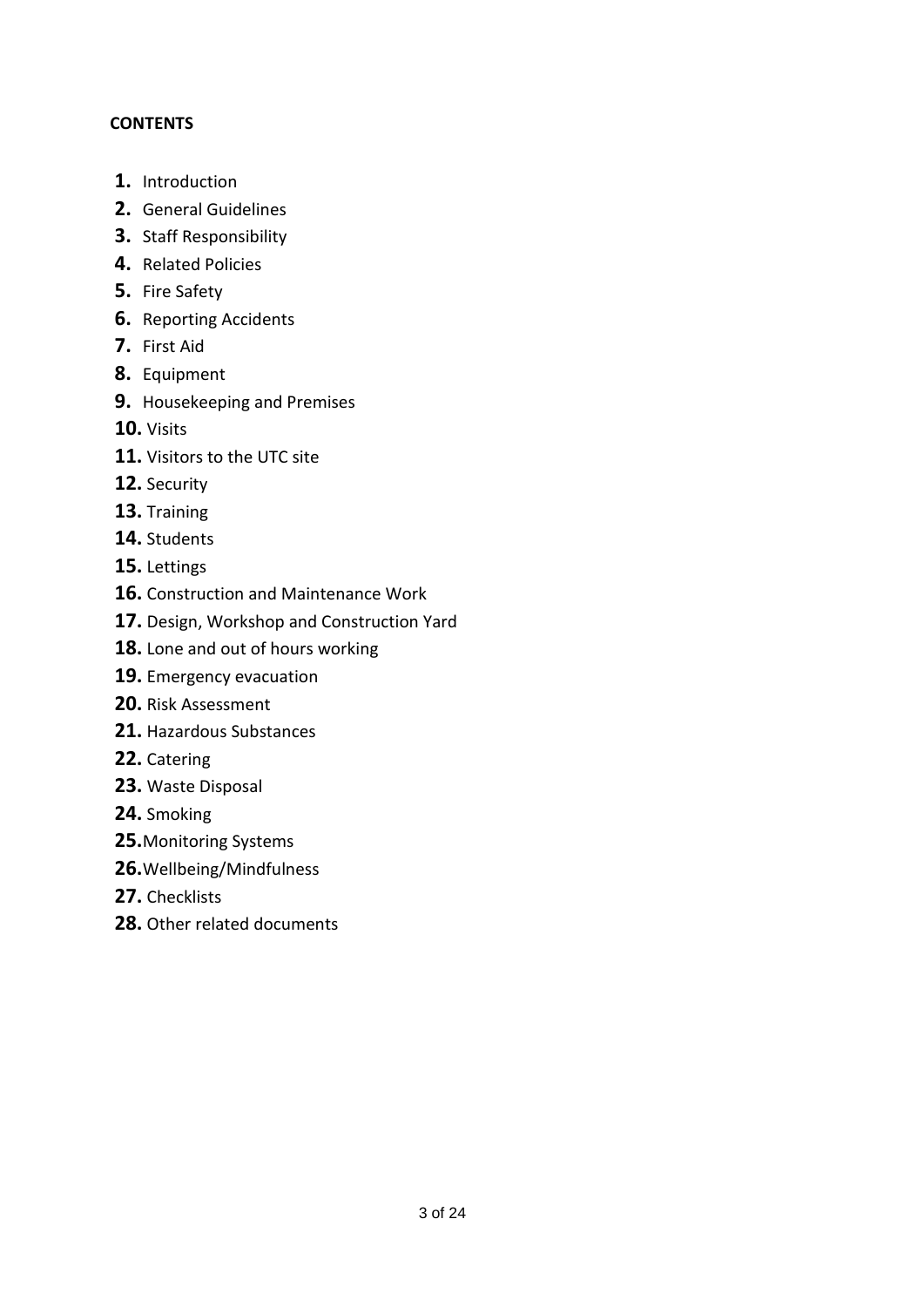## **1.0 Introduction**

1.1 This statement is issued in accordance with the Health and Safety at Work Act (1974) and the Management of Health and Safety at Work Regulations 1999. These set the standards that must be met to ensure the health and safety of all employees and others who may be affected by any work activity. Other regulations also exist to cover work activities that carry specific risks, for example lifting and carrying, computer work and electricity. The key pieces of legislation are listed below:

> The Health and Safety at Work Act 1974 The Health and Safety (First Aid) Regulations 1981 The Electricity at Work Regulations 1989 The Workplace (Health Safety and Welfare) Regulations 1992 The Manual Handling Operations Regulations 1992 The Health and Safety (Display Screen Equipment) Regulations 1992 The Reporting of Injuries, Diseases and Dangerous Occurrences Regulations 2013 The Provision and Use of Work Equipment Regulations 1998 The Management of Health and Safety at Work Regulations 1999 The Education (School Premises) Regulations 1999 The Control of Substances Hazardous to Health Regulations (COSHH) 2002 The Control of Asbestos at Work Regulations 2006 The Construction (Design and Management) Regulations 2015

- 1.2 The UTC will comply with all legal requirements as a minimum and will strive towards continual improvement.
- 1.3 The UTC is dedicated to providing a safe and healthy working environment for the health, safety and welfare of students, staff, visitors and other persons using the buildings, grounds, equipment and any other facilities provided by or associated with the UTC.
- 1.4 The UTC will strive to reduce the possible risk of accidents and injury to all users. In supporting this, the arrangements outlined in this document and other safety precautions put in place by the management and governing body cannot prevent accidents but will instil the adoption of safe methods of work and good practice.

The Principal, Governors, leaders at all levels and designated health and safety staff will take all reasonable steps to identify and reduce hazards to a minimum. To assist in this, all staff and students must be aware of their own and others' personal safety in all of the UTC's activities, both on and off site.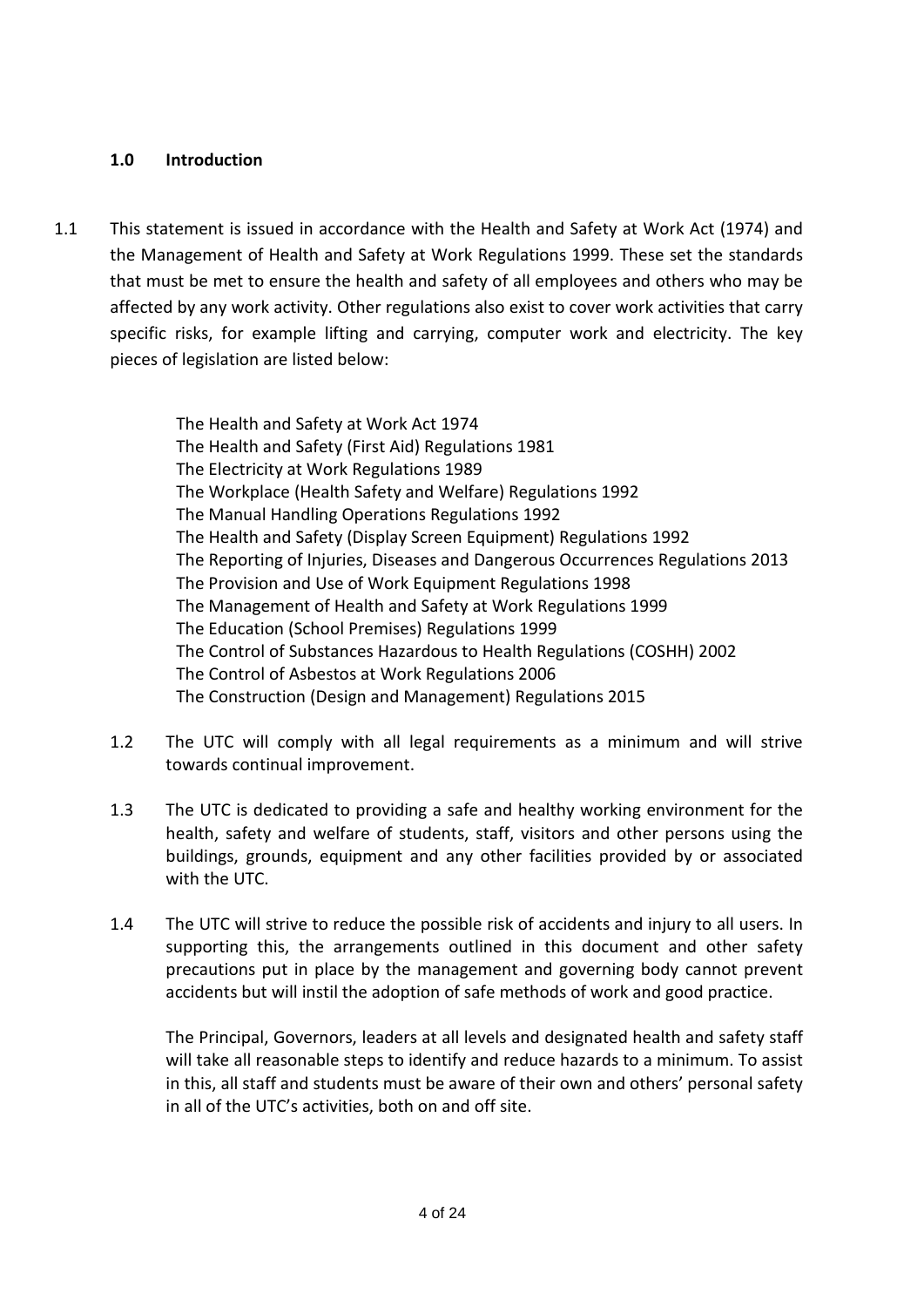#### **2.0 General Guidelines**

- 2.1 It is the duty and policy of the Governing body and Principal so far as reasonable and practicable to:
	- Make themselves familiar with the requirements of the Health and Safety at Work Act (1974) and any other health and safety legislation and codes of practice which are relevant to the UTC, in particular the Management of Health and Safety at work regulations 1992.
	- Establish and maintain a safe and healthy environment throughout the UTC.
	- Establish and maintain safe working procedures among staff, students and other users.
	- Ensure that arrangements are in place regarding the safety and absence of risks to health in connection with the use, handling, storage and transport of articles and substances.
	- Ensure that there are effective and enforceable arrangements for the provision of health and safety throughout the UTC.
	- Ensure that any organisation or individual using the facilities for community use, can demonstrate that they have appropriate levels of Personal Injury Insurance in place before they are allowed to book.
	- Ensure that all staff and students receive information, instruction and supervision to enable them to recognise and avoid hazards minimizing potential personal risk and that of others.
	- Ensure adequate training, instruction, supervision and information is given to all employees in order that they may work in safety insofar as is reasonable and practicable
	- Ensure that all staff and students have a safe place to work including means of safe entry and exit.
	- Ensure all necessary safety and protective equipment and clothing together with appropriate instruction and guidance is available to all appropriate personnel.
	- Ensure effective procedures are in place in case of fire and for evacuating the premises.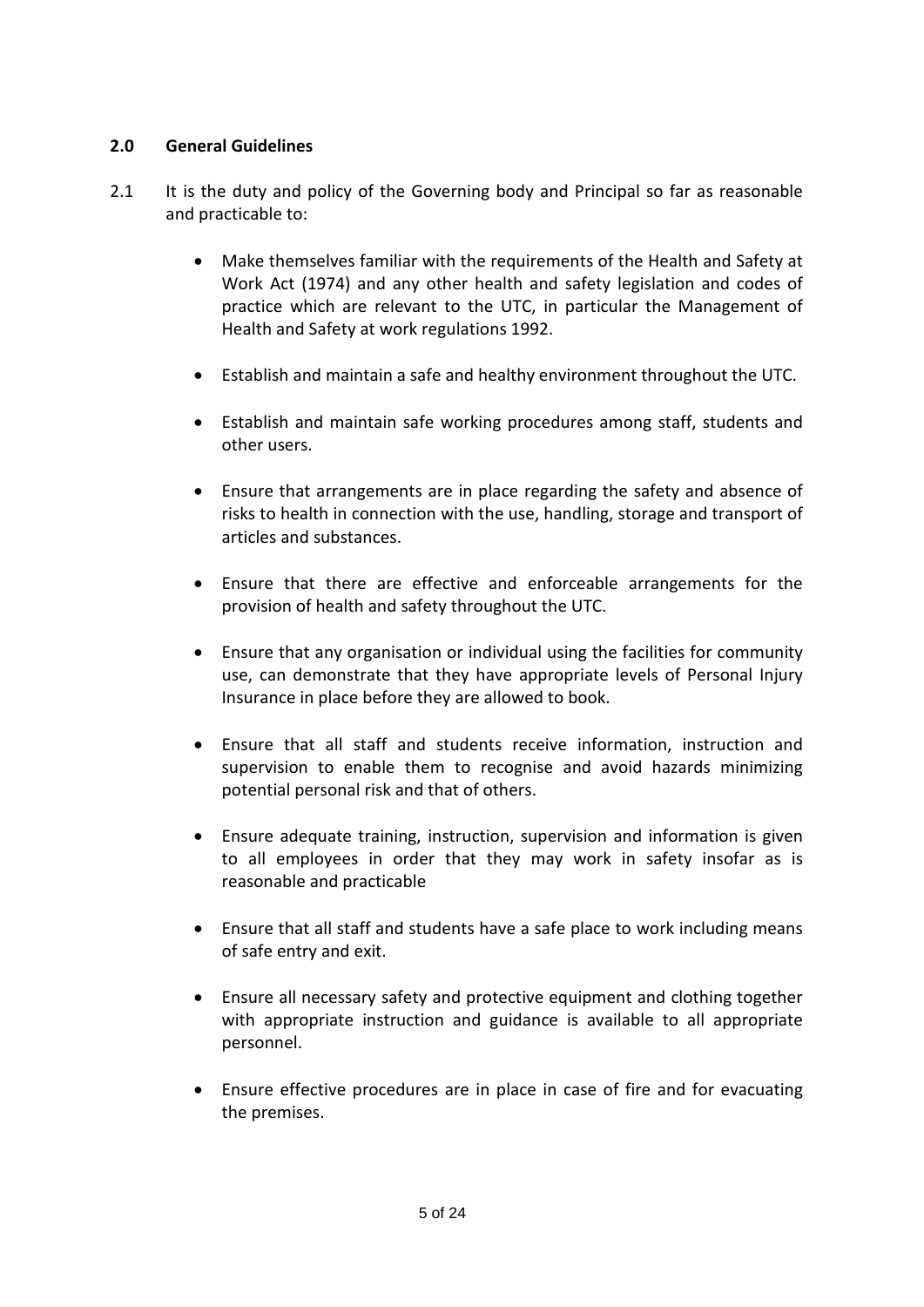- Practice safe emergency evacuation procedures are carried out at least once per term, the results recorded and any remedial action to improve procedures are quickly and efficiently carried out.
- Ensure that an effective health and safety monitoring structure is in place and to periodically assess the effectiveness of these arrangements and to ensure that any necessary changes are implemented.
- Ensure that any health and safety working conditions take account of the appropriate statutory requirements and local authority guidelines codes of practice and guidance (statutory and advisory).
- Ensure that there is an effective accident reporting procedure in place, and that staff and other users are aware that this reporting facility is in place and how to access it.
- Ensure that regular health and safety inspections are undertaken and done on a regular basis and that any recommendations made are acted upon as soon as is practicable.
- Ensure that any identified item of equipment, fittings and furniture which has been identified as being unsafe is safely removed and repaired or replaced.
- The Governing Body through the Principal will ensure all staff, including temporary and voluntary staff, and helpers receive comprehensive information on this policy and all other relevant health and safety matters including any instruction and training required to ensure that they are able to carry out their duties in a safe manner without putting themselves or others at risk.
- Report to the appropriate authority/department any defect in the state of repair of the buildings or their surroundings which is identified as being unsafe or likely to cause harm and make any interim repairs or arrangements to limit the risk of harm.
- Collate accident and incident information, and when necessary, carry out accident and incident investigations.
- Monitor first aid and welfare provision.
- **2.2** While the Principal has full responsibility for the day to day health and safety conditions for all staff, students, visitors and anyone else using the premises or grounds whilst engaged on UTC business, the operational management, leadership and monitoring of this will be undertaken by the Director of Operations.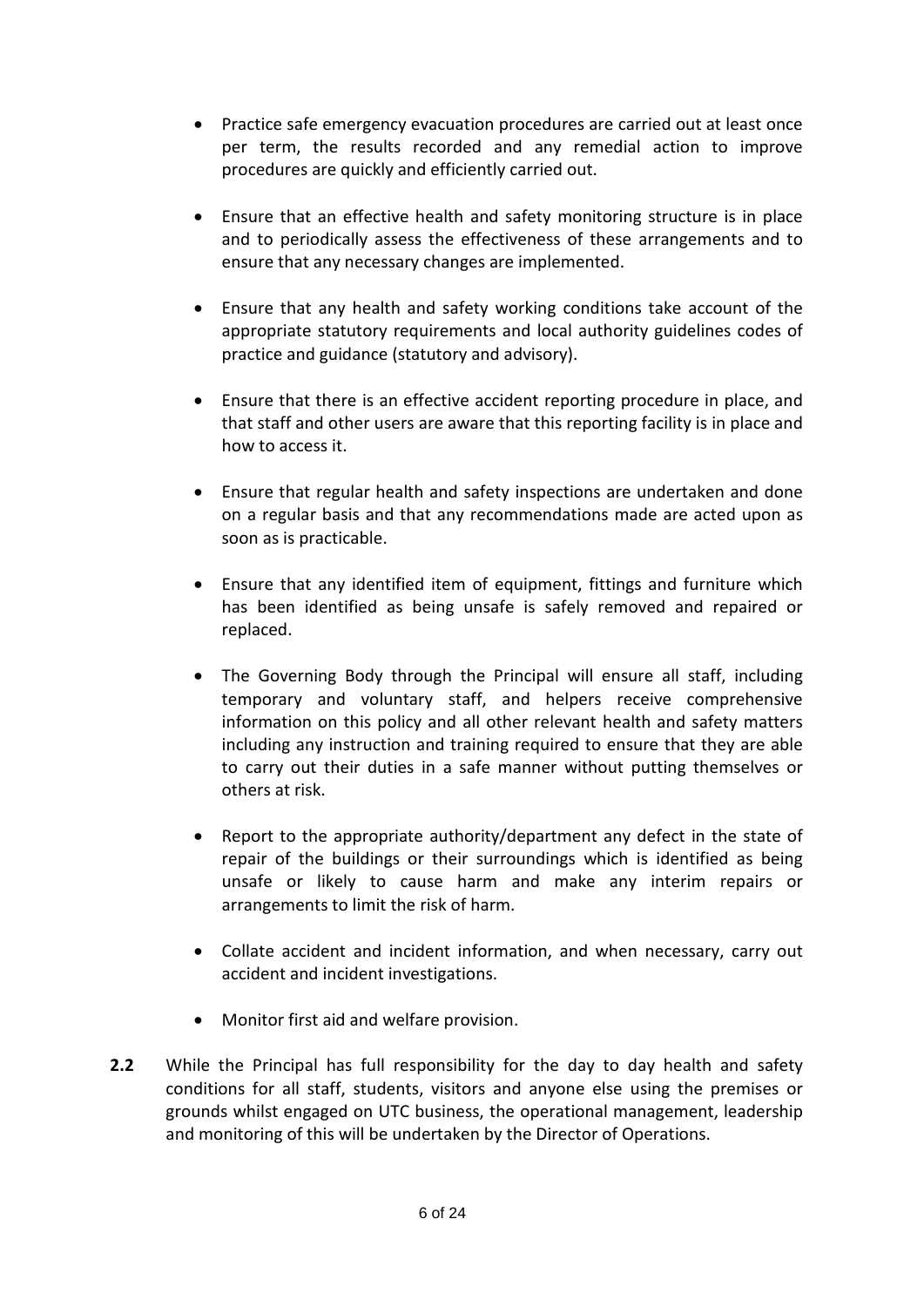## **3.0 Staff responsibility**

- 3.1 All UTC staff will support the Principal and Governors and will be responsible for the implementation and operation of the UTC's health and safety policy and in helping other members of staff, students and visitors to comply with its regulations. As part of their day to day duties they will:
	- Assist the Principal with the implementation, monitoring and development of the procedures and codes relating to the Health and Safety Policy within the UTC.
	- Carry out risk assessments on all learning and teaching practices and activities including equipment and substances. All general advice on safety matters given by the national bodies such as the DfE and other relevant bodies in relation to the UTC are implemented, that this will be translated into written safe methods of working practice and every department is informed.
	- Inform students, staff and visitors as to their own personal safety and makes sure they are aware of the Health and Safety procedures in place.
	- Investigate any specific Health and Safety issue which has been identified in regard to any UTC provision and implement any recommended or remedial action reasonably required.
	- Perform regular Health and Safety inspections within their area of responsibility as required by the Principal or as necessary by law.
	- Ensure that any failure to meet Health and Safety requirements is recorded and that appropriate action will be taken to cease the provision until the issue is resolved according to Health and Safety requirements.
	- Ensure appropriate protective clothing and equipment including fire appliances and first aid are provided and readily available in all areas of the UTC where required.
	- Ensure hazardous, flammable and toxic materials and substances are correctly assessed, used stored and labelled and clear records are kept of these regarding qualities stored and used.
	- Ensure any signage in relation to Health and Safety is clear, up to date and that everyone is able to understand the label and instructions, irrespective of ability or need.
	- Staff will attend regular training to ensure that they are as up to date and informed of existing and any new requirements in regard to Health and Safety.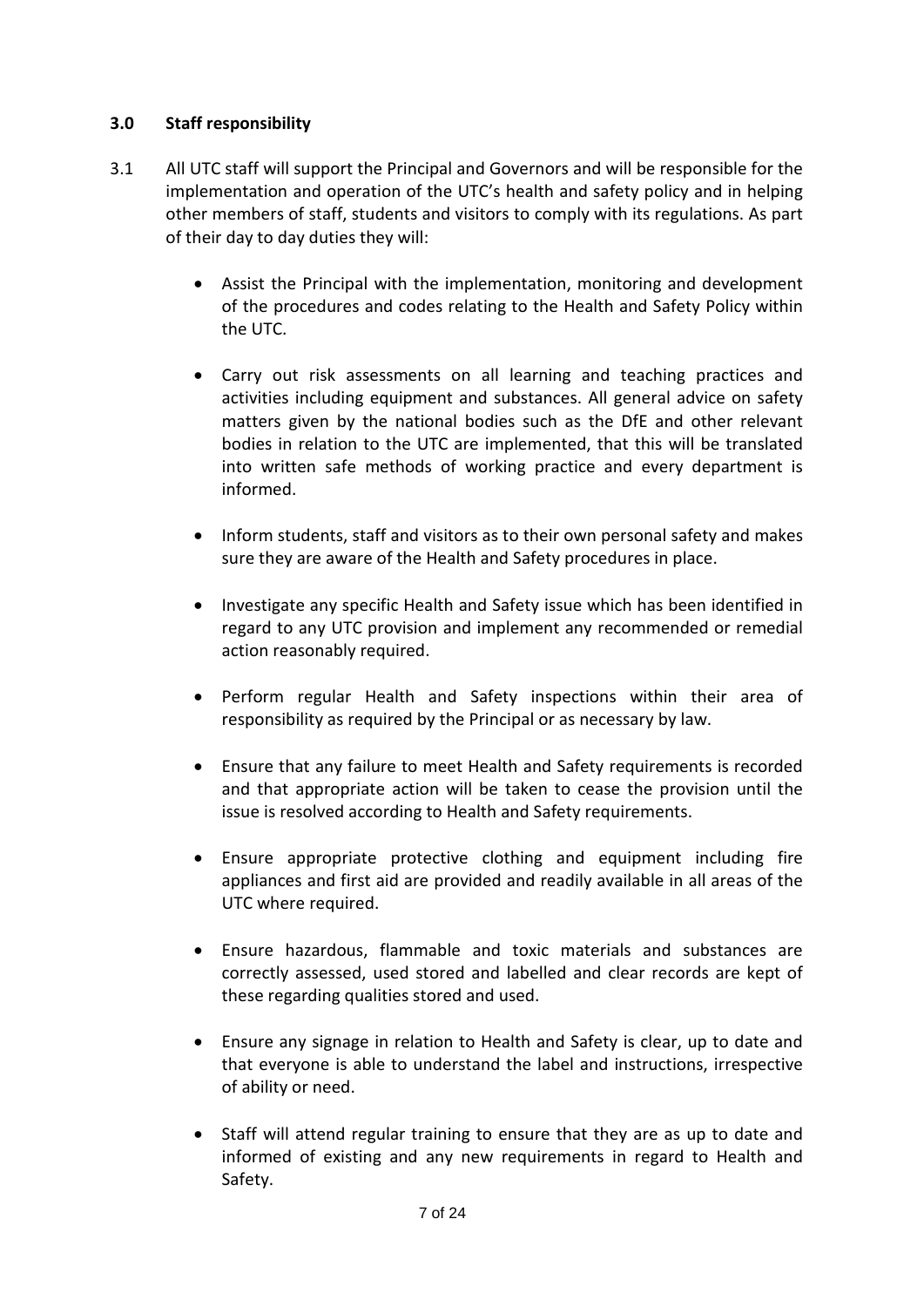- 3.2 All staff are responsible for the Health and Safety arrangements in relation to the site, staff, students and visitors under their supervision. They should make themselves familiar with the requirements of the Health and Safety at work act 1974 and any other safety legislation and codes of practice which are relevant to the work of the department in which they work.
- 3.3 They should:
	- Exercise effective supervision over all those they are responsible for.
	- Take any appropriate action to ensure their own safety and that of any other persons that may be affected by their acts or omissions at work.
	- Ensure any equipment, tools or materials used are appropriately used and that it complies with any Health and Safety directives required.
	- Familiarise themselves with the UTC's Health and Safety policy and any relevant safety regulations.
	- Ensure all equipment, tools and materials and or any protective equipment and safety devices are in good order and used appropriately.
	- Report any defects and faults with any tools and materials and or any protective equipment and safety devices to the appropriate Health and Safety person.
	- Report accidents irrespective of any injuries to the Director of Operations and ensure that the report is logged.
	- Attend training and awareness courses in regard of Health and Safety.
	- Make sure that if they find themselves in an unfamiliar environment they perform an initial Health and Safety check and seek further advice to clarify any issues arising.
	- Ensure all emergency fire fighting equipment is regularly checked and clearly signed; this will include the fire alarm system and evacuation procedures.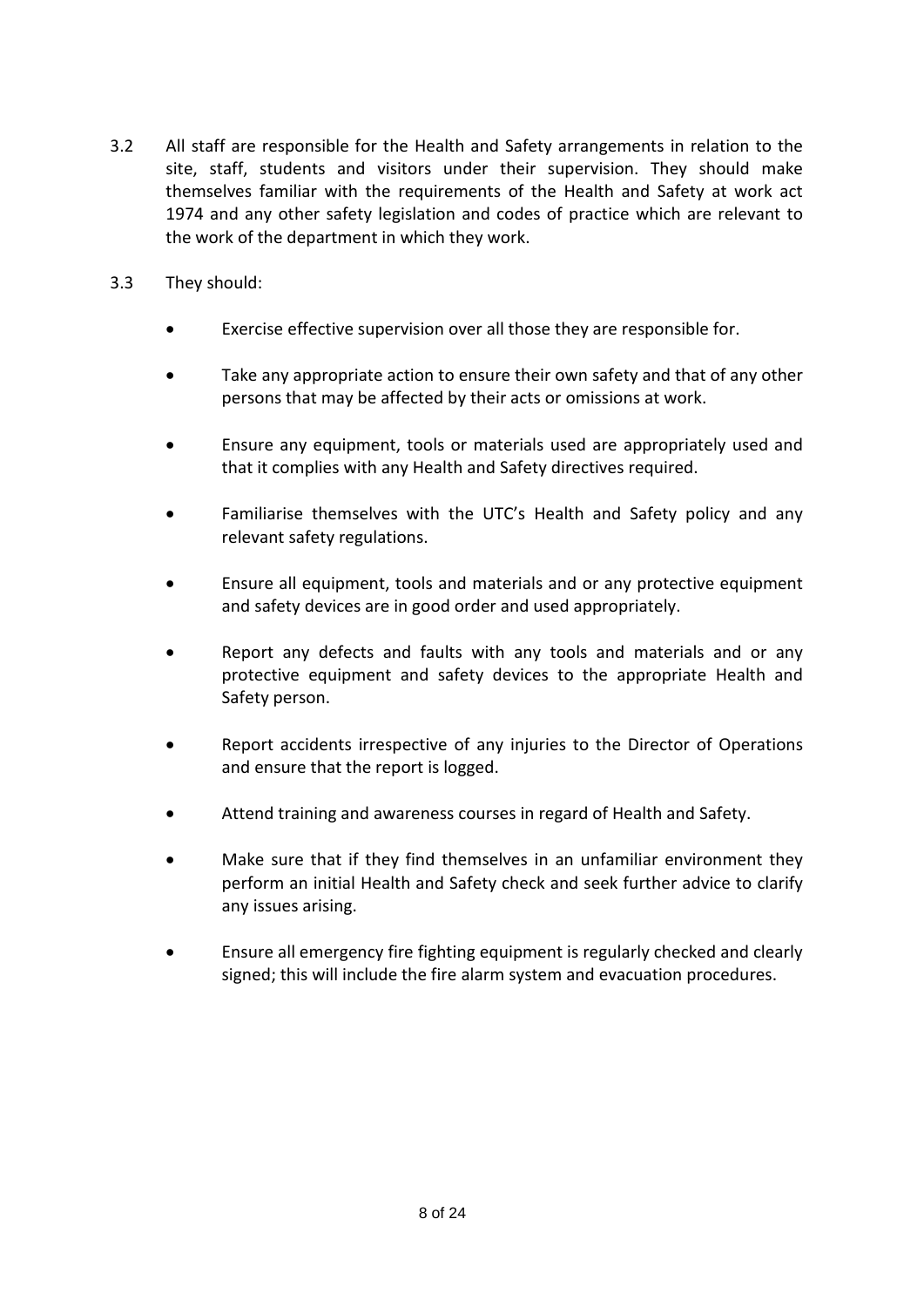#### **RESPONSIBILITY TABLE**

*This Responsibility Table illustrates the allocation of individual health and safety responsibilities to the personnel / management position identified within its header.* 

#### *Key*

*CG - Chair of Governors P - Principal DO - Director of Operations ST - Science Technician ITT - IT Technician CT - Construction Technician SM - Site Manager DSL – Designated Safeguarding Lead*

| <b>Safety arrangements</b>                               |   | P       | <b>DO</b> | <b>ST</b> | <b>ITT</b>                | СT | <b>SM</b>                 | <b>DSL</b> |
|----------------------------------------------------------|---|---------|-----------|-----------|---------------------------|----|---------------------------|------------|
| Managing Safety & Health at Work                         | X | X       |           |           |                           |    |                           |            |
| Accident, Incident, Ill Health Reporting and             |   |         | X         |           |                           |    |                           |            |
| Investigation                                            |   |         |           |           |                           |    |                           |            |
| <b>Workplace H&amp;S Consultation</b>                    |   |         | X         |           |                           |    |                           |            |
| Risk Assessment and Hazard Reporting                     |   | X       | X         | X         | $\boldsymbol{\mathsf{X}}$ | X  | $\boldsymbol{\mathsf{X}}$ |            |
| Substance & Alcohol Abuse                                |   | X       |           |           |                           |    |                           | X          |
| Purchasing                                               |   |         | X.        |           |                           |    |                           |            |
| New and Expectant Mothers                                |   |         | X         |           |                           |    |                           |            |
| Employing Children & Young Persons                       |   |         | X         |           |                           |    |                           |            |
| Lone Working                                             |   |         | X         |           |                           |    |                           |            |
| <b>Health &amp; Safety Training</b>                      |   |         | X.        |           |                           |    |                           |            |
| Health & Safety of Visitors                              |   |         | X         |           |                           |    |                           |            |
| Personal Protective Equipment                            |   |         | X         | X         |                           | X  | X                         |            |
| <b>Employing Agency and Temporary Staff</b>              |   |         | X         |           |                           |    |                           |            |
| Safe Systems of Work                                     |   |         |           | X         |                           | X  | X                         |            |
| <b>Action on Enforcing Authority Reports</b>             |   | $\sf X$ | X         |           |                           |    |                           |            |
| <b>Equality and Disability Discrimination Compliance</b> |   | X       | X.        |           |                           |    |                           |            |
| H&S Information for Employees                            |   | X       | X         | X         | X                         | X  | X                         |            |
| Fire Safety - Arrangements and Procedures                |   |         | X         |           |                           |    | X                         |            |
| <b>First Aid</b>                                         |   |         | X         |           |                           |    |                           |            |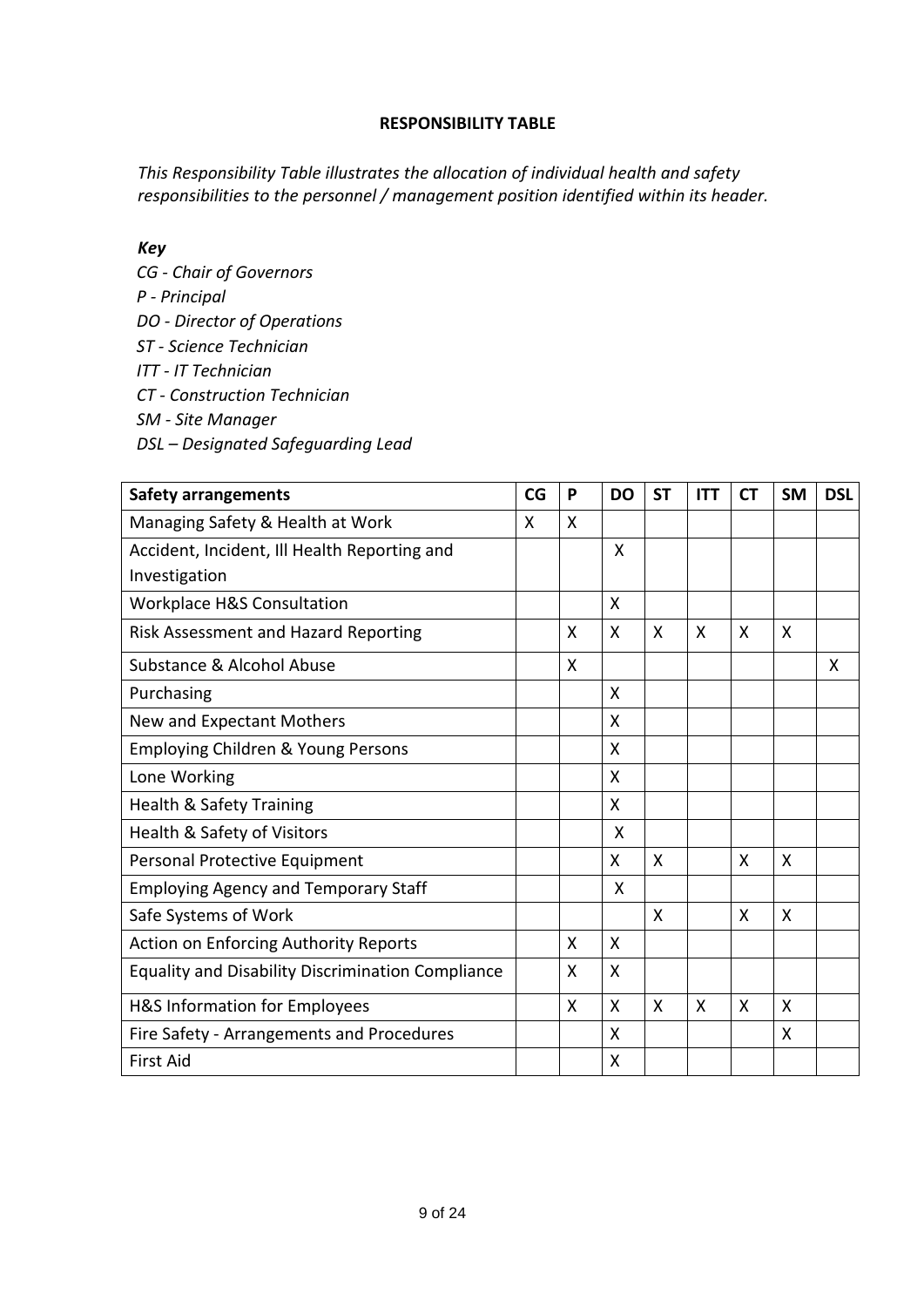| <b>Safety arrangements</b>                       | CG | P | <b>DO</b> | <b>ST</b> | <b>ITT</b>   | <b>CT</b> | <b>SM</b> | <b>DSL</b> |
|--------------------------------------------------|----|---|-----------|-----------|--------------|-----------|-----------|------------|
| Welfare, Staff Amenities, Rest Rooms & the       |    |   |           |           |              |           | X         |            |
| <b>Working Environment</b>                       |    |   |           |           |              |           |           |            |
| Housekeeping and Cleaning                        |    |   |           | X         | X            | X         | X         |            |
| Pest Control                                     |    |   |           |           |              |           | X         |            |
| <b>Building Services</b>                         |    |   |           |           |              |           | X         |            |
| The Control of Hazardous & Non-Hazardous Waste   |    |   |           | X         | X            | X         | X         |            |
| Access, Egress, Stairs & Floors                  |    |   |           | X         | X            | X         | X         |            |
| Windows, Glass & Glazing in the Workplace        |    |   |           |           |              |           | X         |            |
| Working in the Open Air                          |    |   |           |           |              | X         | X         |            |
| <b>Water Temperature Control</b>                 |    |   |           |           |              |           | X         |            |
| <b>Electrical Safety</b>                         |    |   |           |           |              |           | X         |            |
| The Provision, Use & Maintenance of Work         |    |   |           | X         | X            | X         | X         |            |
| Equipment                                        |    |   |           |           |              |           |           |            |
| <b>Hand Tools</b>                                |    |   |           | X         | X            | X         | Χ         |            |
| Office Equipment                                 |    |   | X         |           |              |           |           |            |
| Storage of Chemical Substances & Agents          |    |   |           | X         |              | X         | X         |            |
| Control of Flammable Liquids                     |    |   |           | Χ         |              | X         | X         |            |
| Dangerous Substances & Explosive Atmospheres     |    |   |           | X         |              |           |           |            |
| Slips, Trips & Falls                             |    |   |           | X         | X            | X         | X         |            |
| The Provision & Use of Machinery                 |    |   |           |           |              | X         | X         |            |
| <b>Abrasive Wheels</b>                           |    |   |           |           |              | X         | X         |            |
| <b>Compressed Air Equipment</b>                  |    |   |           |           |              | X         |           |            |
| <b>Pressure Systems</b>                          |    |   |           |           |              |           | X         |            |
| Work at Height                                   |    |   |           |           | X            | X         | X         |            |
| Permits to Work                                  |    |   |           |           |              |           | X         |            |
| <b>Occupational Road Safety</b>                  |    |   | X         |           |              |           |           |            |
| Safety in Food Preparation Environments          |    |   | X         |           |              |           |           |            |
| Ionising Radiation                               |    |   |           | X         |              |           |           |            |
| <b>Manual Handling</b>                           |    |   | X         | X         | X            | X         | X         |            |
| Display Screen Equipment & DSE User Eye Tests &  |    |   | X         |           | $\mathsf{X}$ |           |           |            |
| Spectacles                                       |    |   |           |           |              |           |           |            |
| Legionella Control                               |    |   |           |           |              |           | X         |            |
| Use of Chemical Agents & Substances              |    |   |           | X         |              | X         | X         |            |
| Asbestos at Work-ACMs Present & No Off Site Risk |    |   |           |           |              |           | X         |            |
| Control of Noise at Work                         |    |   |           |           |              | X         | X         |            |
| Stress in the Workplace                          |    | X | X         |           |              |           |           |            |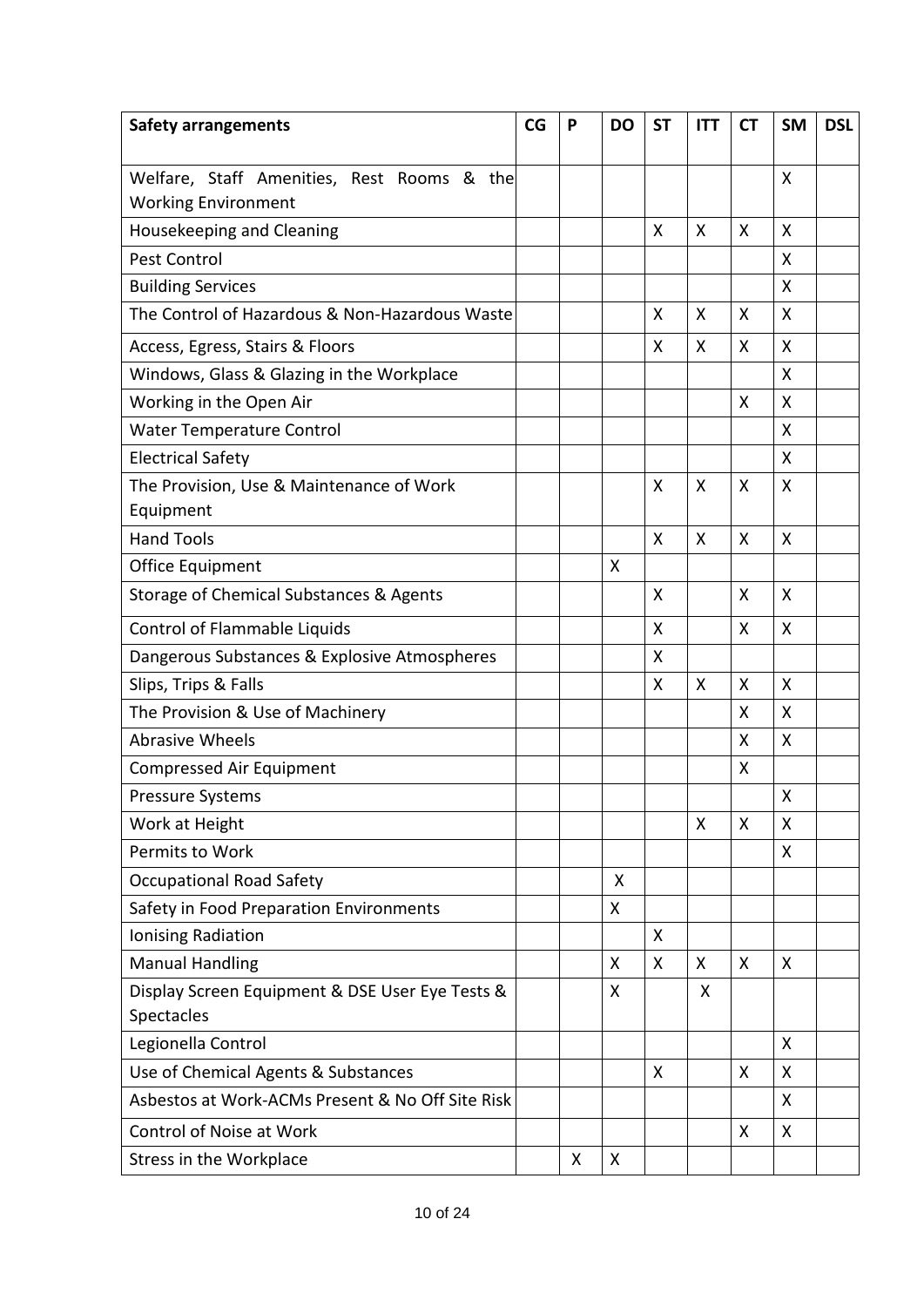| <b>Safety arrangements</b>                 | CG | P | <b>DO</b> | SΤ                        | . | CT. | <b>SM</b>                 | <b>DSL</b> |
|--------------------------------------------|----|---|-----------|---------------------------|---|-----|---------------------------|------------|
| Aggression & Violence in the Workplace     |    | X |           |                           |   |     |                           |            |
| <b>Local Exhaust Ventilation</b>           |    |   |           | $\boldsymbol{\mathsf{X}}$ |   | X   |                           |            |
| <b>Artificial Optical Radiation</b>        |    |   |           | $\boldsymbol{\mathsf{X}}$ |   |     |                           |            |
| Work with Children                         |    |   | X         |                           |   |     |                           | Χ          |
| <b>Educational Visits</b>                  |    | X |           |                           |   |     |                           |            |
| <b>Schools &amp; Nurseries</b>             |    |   | X         |                           |   |     |                           |            |
| <b>Contractor Control &amp; Management</b> |    |   |           |                           |   |     | $\boldsymbol{\mathsf{X}}$ |            |
| CDM - Client                               |    | X |           |                           |   |     |                           |            |
| <b>Basic Scaffolding</b>                   |    |   |           |                           |   | X   |                           |            |

#### **4.0 Related Policies**

- 4.1 This policy has links to other policies, which should be consulted to appreciate the full scope of Health and Safety as it affects the students and staff of this UTC:
	- First Aid Policy
	- Administering Medicines Policy
	- Serious Incident Management Plan
	- Safeguarding policy
	- Wellbeing and Mindfulness Policy

#### **5.0 Fire Safety**

- 5.1 Appropriate procedures for ensuring that safety precautions are properly managed will be formulated and disseminated to all staff. These procedures will include Fire Drills and the use of Fire Extinguishers.
- 5.2 The UTC's evacuation procedure will be prominently displayed in all teaching rooms, offices and curriculum areas. All staff and students must be fully conversant with the procedures for evacuation of the premises in case of a fire/bomb threat. Evacuation procedures will be tested each term. The evacuation and safety of visitors and contractors will be the responsibility of the person who they are visiting or working for.
- 5.3 All fire fighting equipment will be checked annually by an approved contractor and records maintained. The fire alarm will be tested weekly from different points when the site is not in use and records maintained. All emergency lighting will be tested six-monthly and records maintained.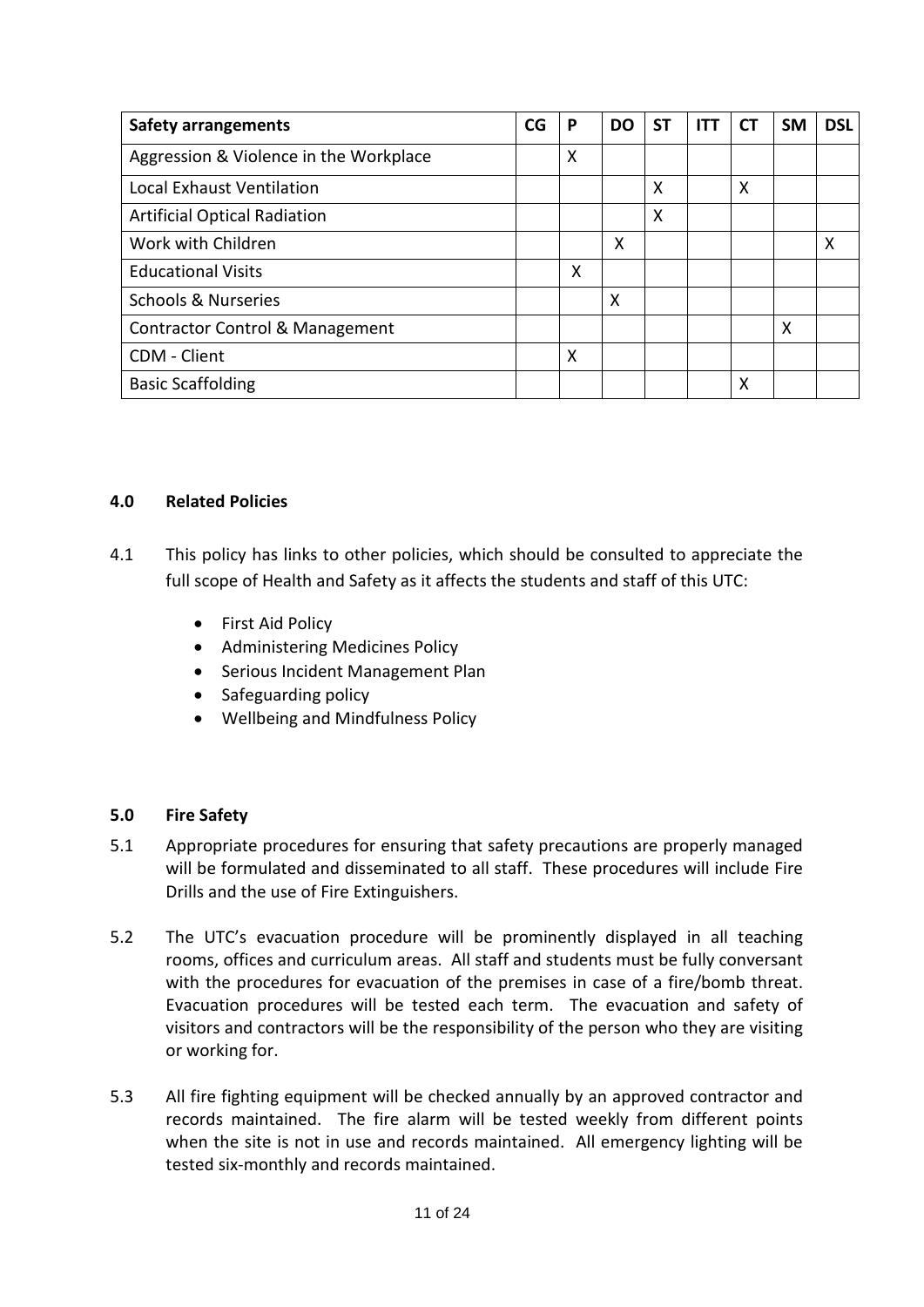#### **6.0 Reporting Accidents**

6.1 All accidents to staff, students and visitors must be reported, in writing, using the UTC's minor incident form. Certain accidents must be reported to the Health and Safety Executive under the Reporting of Injuries, Diseases and Dangerous Occurrences Regulations 1995 (RIDDOR). The Principal will ensure that the Health and Safety Executive is informed of reportable incidents.

All other minor incidents, slips/trips/falls should also be recorded in the folder kept on reception. The folder will be monitored on a regular basis to identify recurring incidents so that the appropriate action can be taken to reduce these incidents.

All accidents and incidents will be investigated and action taken if a problem has been identified. Information will be provided to the Governing Body as part of the metrics package provided at each meeting.

#### **7.0 First Aid**

(Please see the UTC First Aid Policy for further details)

- 7.1 First aid can save lives and prevent minor injuries becoming major ones. Under health and safety legislation, employers have to ensure that there are adequate and appropriate equipment and facilities for providing first aid in the workplace.
- 7.2 A DfE good practice guide, 'Guidance on First Aid for Schools', has been written to provide advice for academies on drawing up first aid policies and ensuring that they are meeting their statutory duties. In particular it includes a checklist of issues which academies may find helpful when undertaking a risk assessment. The Governing Body seeks to adopt this guidance on good practice.
- 7.3 The Principal should ensure that the number of certified first-aiders will not, at any time, be less than the number required by law. In addition, supplies of first aid material should be held at various locations throughout the UTC. These supplies should be checked on a regular basis by a qualified first-aider.
- 7.4 Details of trained first aiders are highlighted on noticeboards throughout the UTC which also indicate where first aid equipment is available.
- 7.5 Students with known health issues are logged on the MIS system and are also highlighted on noticeboards in staff workrooms. The kitchen is informed of food allergies that they need to be aware of.

#### **8.0 Equipment**

8.1 Protective clothing/gloves/masks/headgear must be provided and used by technicians and site supervisory staff when required. Staff and students must be provided with and use protective glasses/eye shields in all workshops and laboratories. Visitors must be provided with protective clothing as appropriate.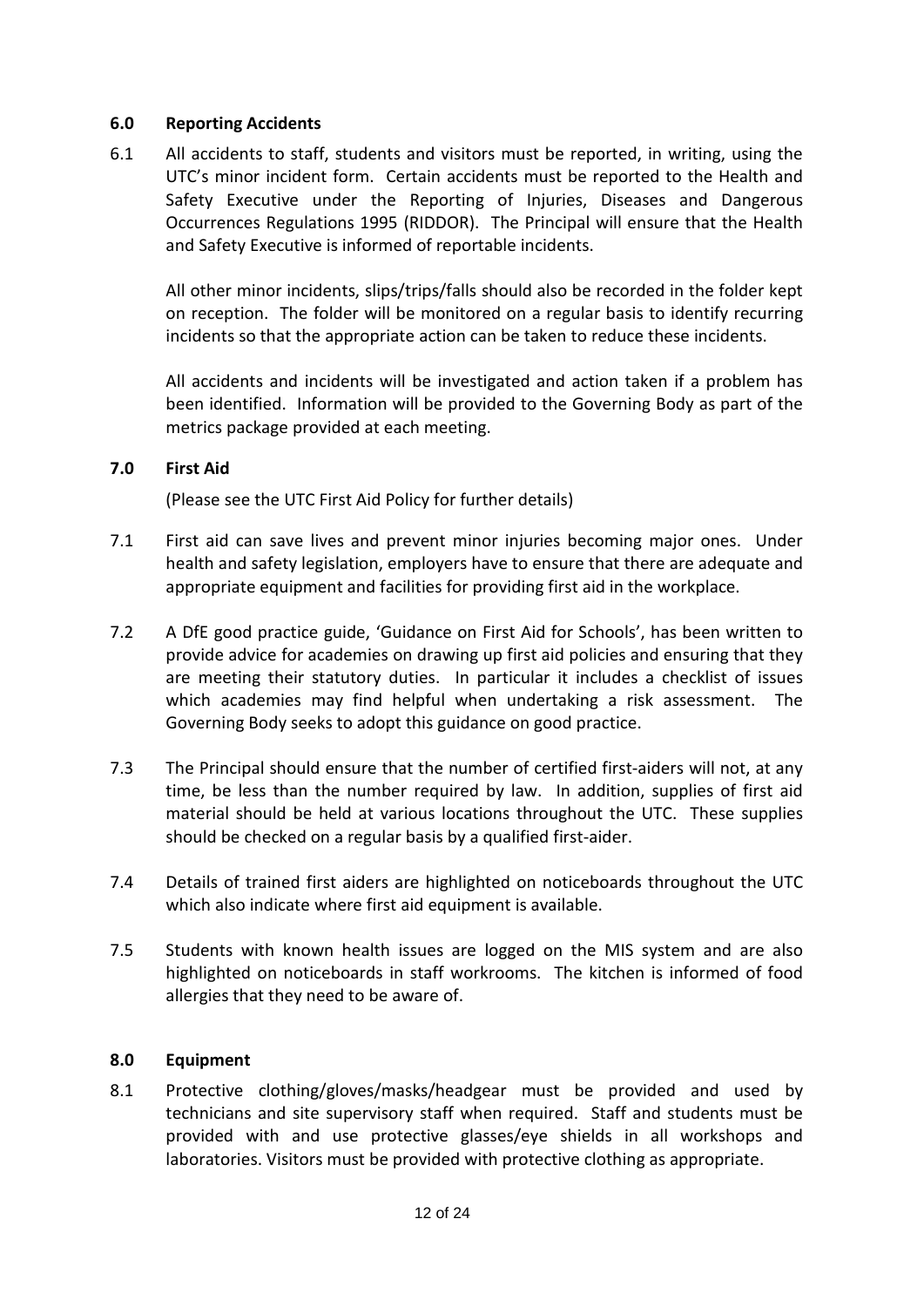- 8.2 The following equipment must be checked annually by approved inspectors or an appropriately trained member of staff:
	- fume cupboards
	- all electrical appliances
	- workshop equipment, e.g. lathes, kilns
	- fixed gymnasium equipment
- 8.3 When new equipment is purchased, it is the responsibility of the departmental manager to ensure that it meets appropriate educational standards and that its installation and use conforms to health and safety requirements.
- 8.4 Equipment, materials and chemicals must be stored in the appropriate storage containers and areas. All containers must be labelled with the correct hazard sign and contents label. Curriculum Area Leaders should consider storage life when ordering new supplies. Reference must be made to COSHH and the Ionising Radiations Regulations; copies of all relevant COSHH and regulations must be kept in the Science Department.
- 8.5 8.5.1 Like in any public building or space, we may encounter hazards such as slips and trips or impact injuries from opening doors as we move around our site. Whilst the UTC would not want to be prescriptive about the choice of footwear for these general circumstances, colleagues should be mindful of these general everyday hazards when considering footwear choices. As in all such matters colleagues are reminded that as employees they have a common law and legal duty to take reasonable care of themselves as regards health and safety.

8.5.2 Certain work locations and duties will present hazards beyond the everyday ones. Risk assessment may lead to employees having to consider their type of footwear selection to ensure that it is sensible in that it gives adequate protection against the risks identified in that working environment.

8.5.3 In some specific work locations there are more identifiable and specific risks from manual handling of heavy goods that present a direct risk. In these circumstances, the risk assessment should highlight whether protective footwear should be supplied to be worn at all times or for specific duties.

#### **9.0 Housekeeping and Premises**

9.1 The Site Manager will monitor the cleaning standards of the cleaners. Special consideration will be given to hygiene areas.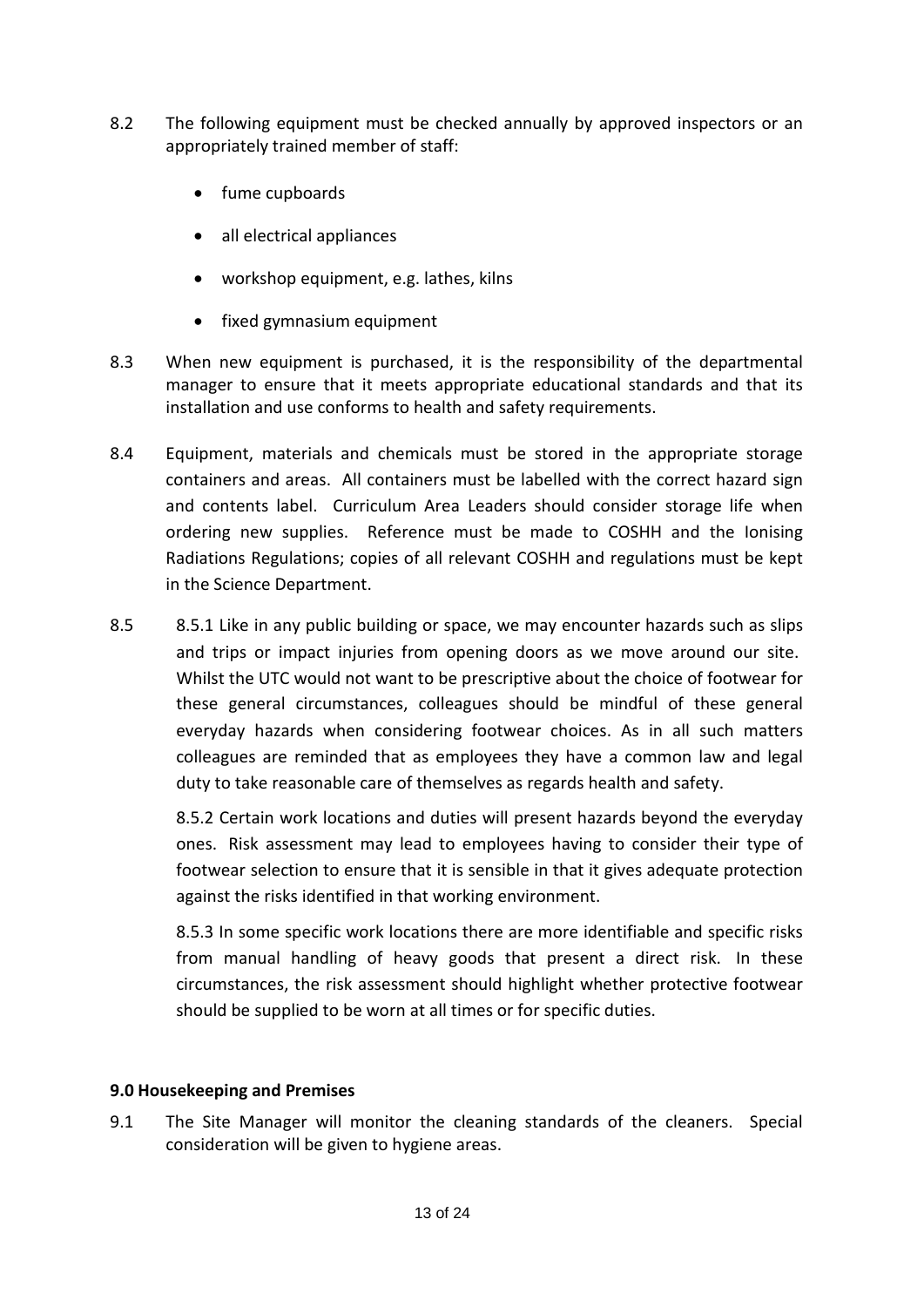- 9.2 The Site Manager will monitor the efficiency of the waste collection service. Separate provision must be made for the collection and disposal of laboratory materials (chemicals, broken glass etc.), clinical waste and normal refuse.
- 9.3 Defects in heating, lighting, ventilation etc should be reported to the Site Manager via email.
- 9.4 It is the responsibility of contractors and their employees to read and comply with the UTC health and safety policy. In addition, contractors must ensure all of their work activities comply with current health and safety legislation.

#### **10.0 Visits**

Educational trips and visits must be organised in accordance with the UTC's Safeguarding on Activities outside the College policy.

#### **11.0 Visitors to the UTC Site**

- 11.1 All legitimate visitors will be given a warm welcome to the UTC and will directed to sign in at reception. All visitors will receive a badge which must be clearly visible while they are in the UTC building. These badges may be differently coloured from staff badges and students made aware of their significance. Visitors will be collected from reception by the member of staff concerned or escorted to the appropriate area of the UTC.
- 11.2 Visitors have a responsibility to ensure that they act with all reasonable care with regard to the health and safety of themselves, other members of the UTC, contractors, and members of the public. They are required to co-operate with supervisors, line managers, safety representatives and the Director of Operations, and to adhere to safety guidance given in helping to maintain standards of health and safety within the UTC.
- 11.3 Hirers of the UTC premises must use plant, equipment and substances correctly and use the appropriate safety equipment. They will be made aware of their obligations in relation to health and safety when making the booking.
- 11.4 Whilst on site, all contractors must wear an UTC visitor's badge, which may be differently coloured to denote their status. Temporary teaching staff on cover duties will be required to indicate their presence in the UTC by reporting to reception, signing in and wearing a visitor's badge.
- 11.5 If a member of staff meets someone on site who they do not recognise and is not wearing a visitor's badge, they should, if they do not feel threatened, enquire if the person needs assistance and direct them either to the UTC reception or off the site, as appropriate.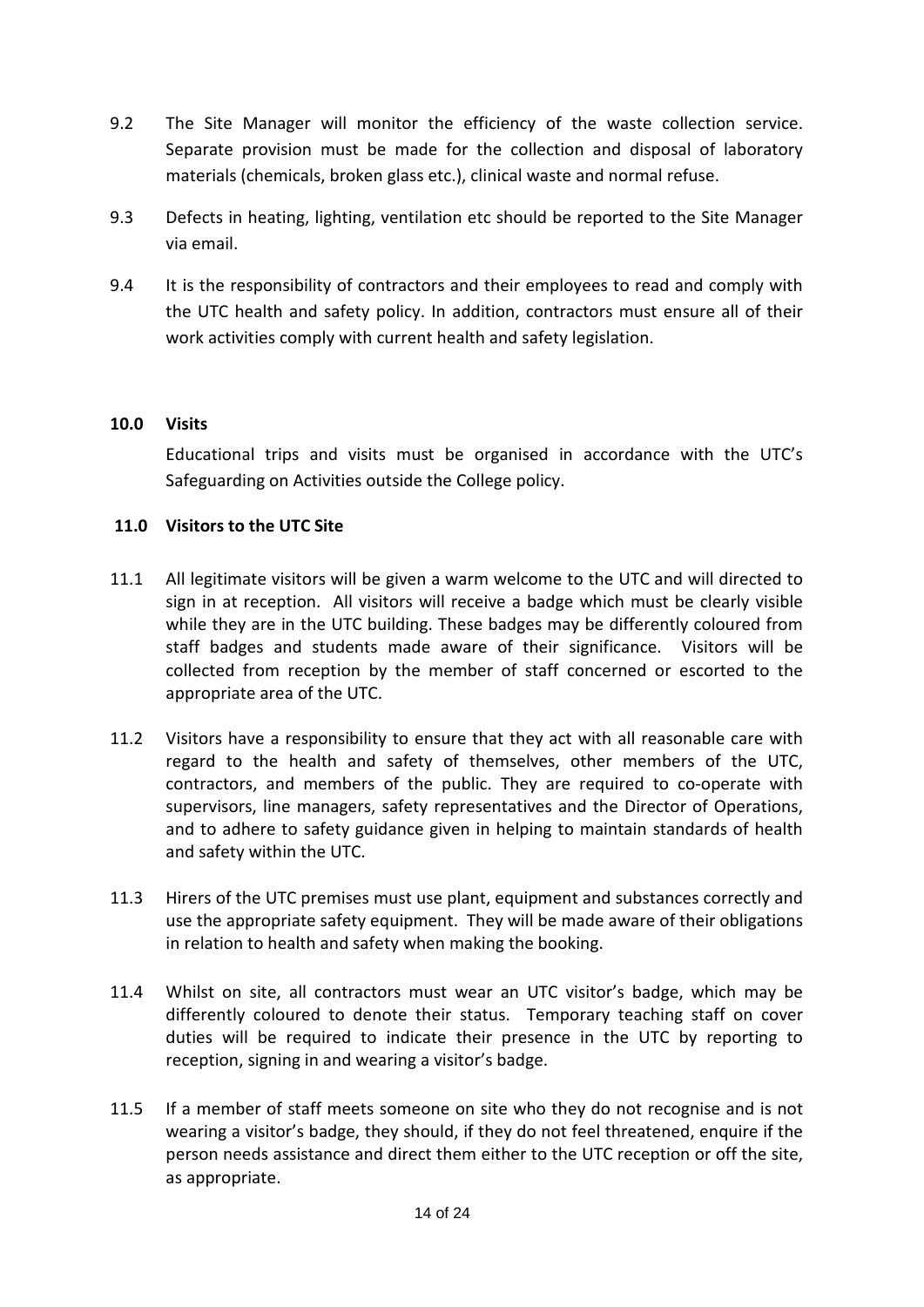- 11.6 If an intruder is uncooperative in going to the reception or leaving the site, or a member of staff feels threatened, or is threatened with violence or a violent attack takes place, immediate help from the Police should be sought by telephone
- 11.7 Visitors may request a copy of this policy

#### **12.0 Security**

- 12.1 All staff should be aware of every aspect regarding the security of people and property. In particular, the emergency exit doors on the outer perimeter of the buildings should only be used in the event of emergencies and kept secure at all other times.
- 12.2 Maintaining security is aimed at reducing the opportunity for unauthorised persons to enter the buildings through non-designated access points. It is also necessary to be alert to the possible presence of unauthorised persons on site who may constitute a threat to staff, students and bona-fide visitors and contractors.
- 12.3 Staff will be required to wear their UTC Identity Badges at all times.

#### **13.0 Training**

13.1 The UTC will ensure that any new members of staff or visitors will be given appropriate training so that all relevant health and safety matters are drawn to their attention at the earliest possible stage of their induction.

#### **14.0 Students**

- 14.1 All students are expected to be aware of the UTC's surroundings and to exercise personal precautions to prevent and mitigate any possible injury to themselves and others around them. To observe the safety rules of the UTC especially any instructions from teaching staff in the event of an emergency.
- 14.2 All students who need to bring medicines into school must follow the guidelines available in the Administration of Medicines Policy.

#### **15.0 Lettings**

- 15.1 In cases where the UTC's equipment, buildings or grounds are to be let the Governors and Principal will ensure that:
	- Any means of access and egress are safe and clearly identified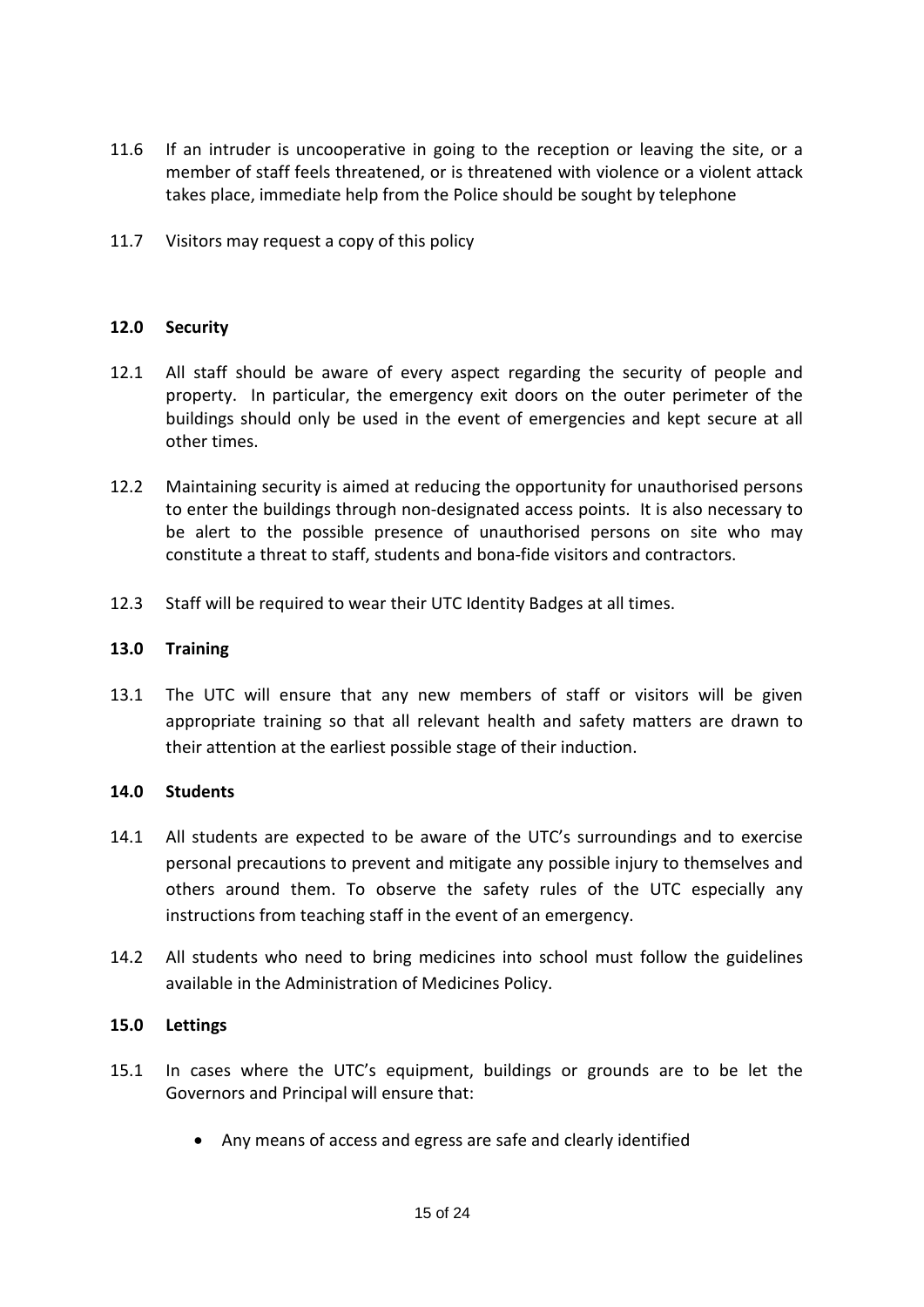- Any equipment to be used by hirers is safe and any operating instructions and health and safety precautions are clearly identified.
- All emergency doors are clearly identified and fire drill/evacuation procedures are understood.
- Telephones, alarms, fire fighting equipment and other safety equipment are pointed out and that users are familiar with how to use them.
- After the hirers have vacated the premises a full security check of the site including any equipment used takes place and any faults are reported and recorded.
- Any health and safety signage is clearly displayed and uses are clear as to the meanings.
- There is a contact person available for hirers to contact should there be any issues that may require attention

## **16.0 Construction and Maintenance Work**

- 16.1 Where construction or maintenance work is being carried out on site the Governors and Principal will ensure with contractors or service providers, that appropriate health and safety plans are in place.
- 16.2 Contractors or Service Providers will be made aware of the Health and Safety Policy in place at the UTC and will be required to integrate the requirements of the policy into their safety plans. A pre-start meeting will be held between representatives of the UTC and Contractor/Service Provider before any works commence to confirm specific health, safety and welfare issues applying the works to be carried out.
- 16.3 The UTC have a duty of care to ensure all contractors on site are competent to perform the task they have been employed for, safely and without unacceptable risk to employers and others on site. The UTC needs to ensure the contractor has the necessary combination of skills, experience and knowledge. Any contractors on site should be made aware of the UTC's accident reporting procedure.

#### **17.0 Design, Workshop and Construction Yard Safety.**

The Board of Governors acknowledges that additional guidance is required regarding safe practice in specialist areas. This includes guidance regarding the necessity for PRIOR training in the use of equipment perceived to constitute a risk and the need for regular servicing and maintenance of certain equipment.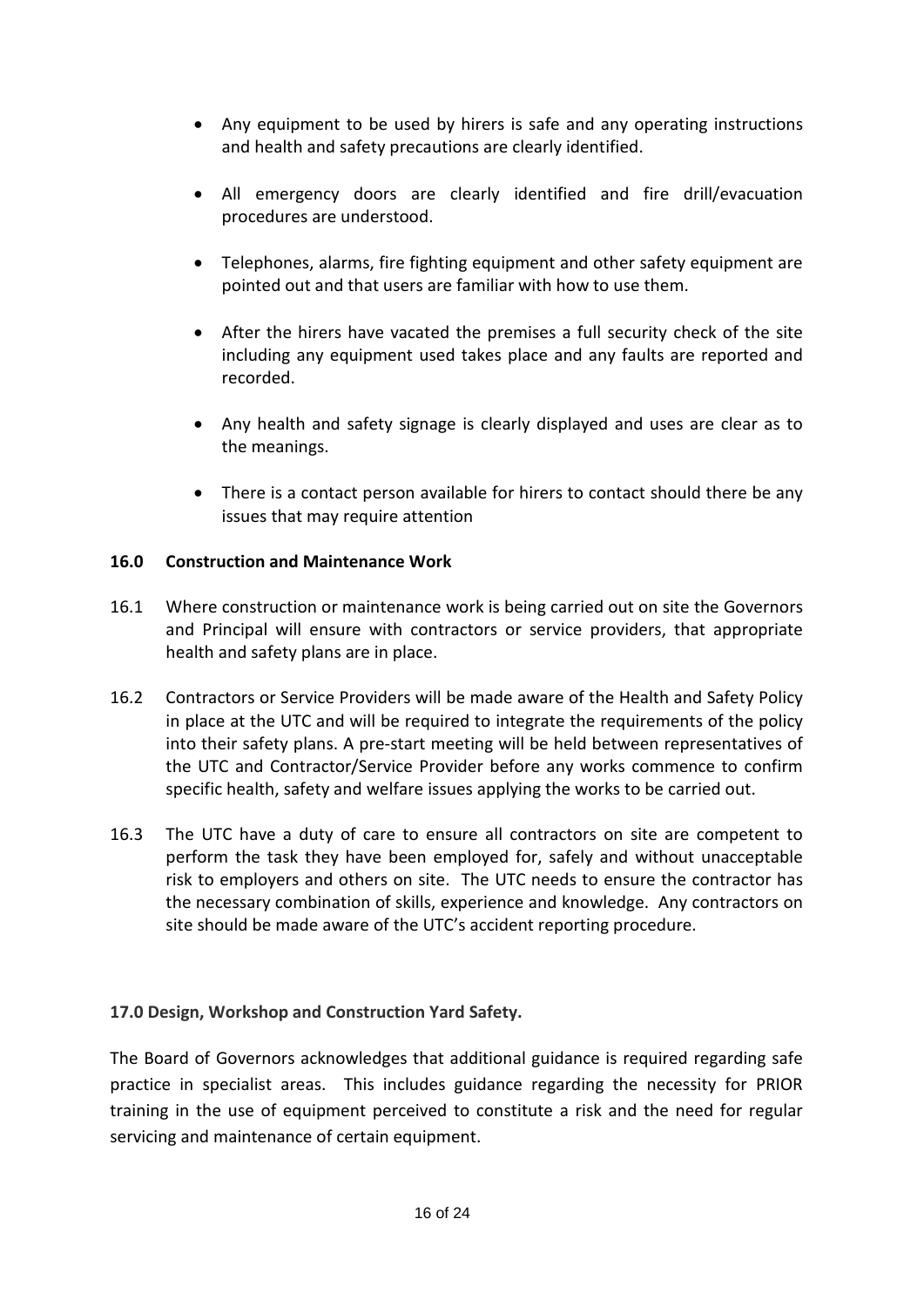Safety in the design, workshops and construction yards are subject to a number of various risk assessments and safe codes of working practices which have to be observed and adhered to by all users and enforced by the person in charge of these areas.

## **17.1 Equipment and tools**

- No machine may be used or work undertaken unless the technician-in-charge is satisfied that the person is capable of doing so safely. If equipment is fitted with guards these must be used. Equipment must never be used if the safety guards have been removed.
- Any person working in the workshop must have read the appropriate risk assessment if the work or equipment they are using has been risk assessed.
- No person shall mount any abrasive wheel unless he/she has been trained in accordance with the Provision and Use of Work Equipment Regulations 1998**.** Grinding machines shall only be operated by technical staff and eye protection must be worn.
- Service records of all machine tools, plant and equipment must be kept. They must state the date of any service/repair and name of the person responsible for carrying out that service/repair. Faults which cannot be repaired immediately should be reported to the technician-in-charge and a note should be attached to the machine where it is clearly visible indicating that the equipment is out of order.
- All Portable Electrical Equipment must be regularly inspected and tested for electrical safety.
- All air receivers must be subject to a thorough examination at the statutorily required intervals.
- Where applicable suitable Local Exhaust Ventilation (LEV) must be used. The LEV systems must be subjected to a thorough inspection and test at least once every 14 months.
- Ladders/stepladders should be individually identified and formal inspections carried out.
- No welding may be undertaken unless the technician-in-charge is satisfied that the person is capable of doing so safely. During any welding operation the fume extraction system must be used.
- When using woodworking machines the dust extractor and face masks must be used.
- Equipment must be cleaned after use. Any materials, tools or equipment used must be tidied away.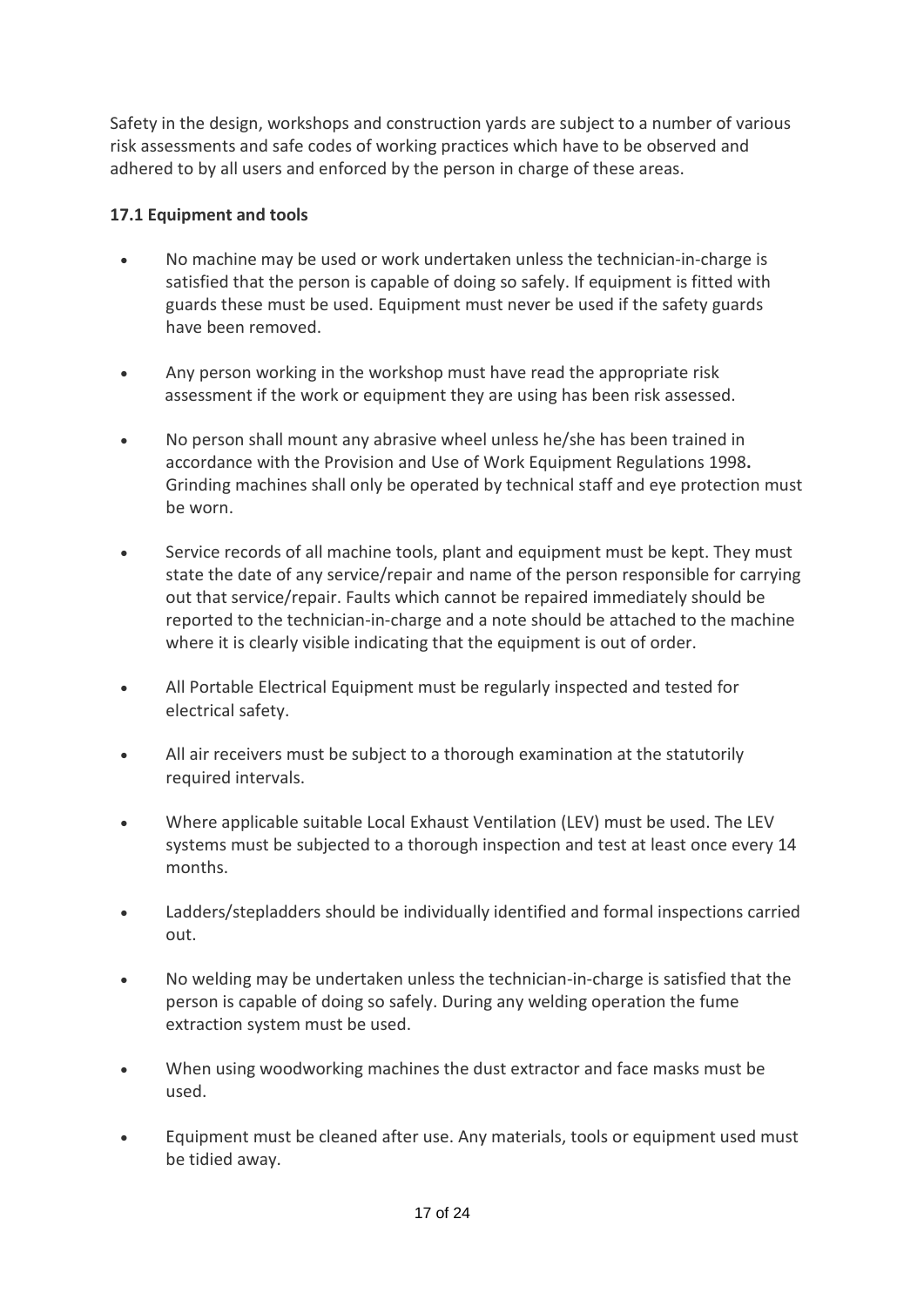- Precision measuring equipment, drills, etc. must be replaced in their appropriate cabinets after each working day.
- Tools and equipment must not be removed from the workshop without permission from the technician-in-charge.

## **17.2 Work practices and personal protective equipment**

- Eating and drinking in the workshop and specialist areas are strictly prohibited.
- When working with machine tools or other equipment with rotating spindles, jewelry, loose clothing etc. are prohibited and long hair must be completely covered.
- Personal Protective Equipment (PPE) is supplied and must be used where necessary. Lab coats/overalls, eye and hearing protection, dust masks and safety shoes must be used as the work/risk assessment dictates.
- Lab coats/overalls and safety boots must be worn by technicians operating the machines.
- The gangway through the workshop must be kept clear. Any oil spillage, grease etc. must be cleaned up immediately.
- Do not carry loads such that the weight may be dangerous or vision obscured.
- No hazardous substance to health can be used before a COSHH risk assessment is undertaken and a safe system of work issued to the users.

#### **18.0 Lone and out of hours working**

No lone working with hazardous equipment and/or materials is permitted. Such work can only be undertaken when there are at least two staff present in the workshop.

Work cannot be carried out outside normal working hours if there is only one person in the workshop. Any exception from this rule will depend on the outcome of the risk assessment and the nature of work to be undertaken.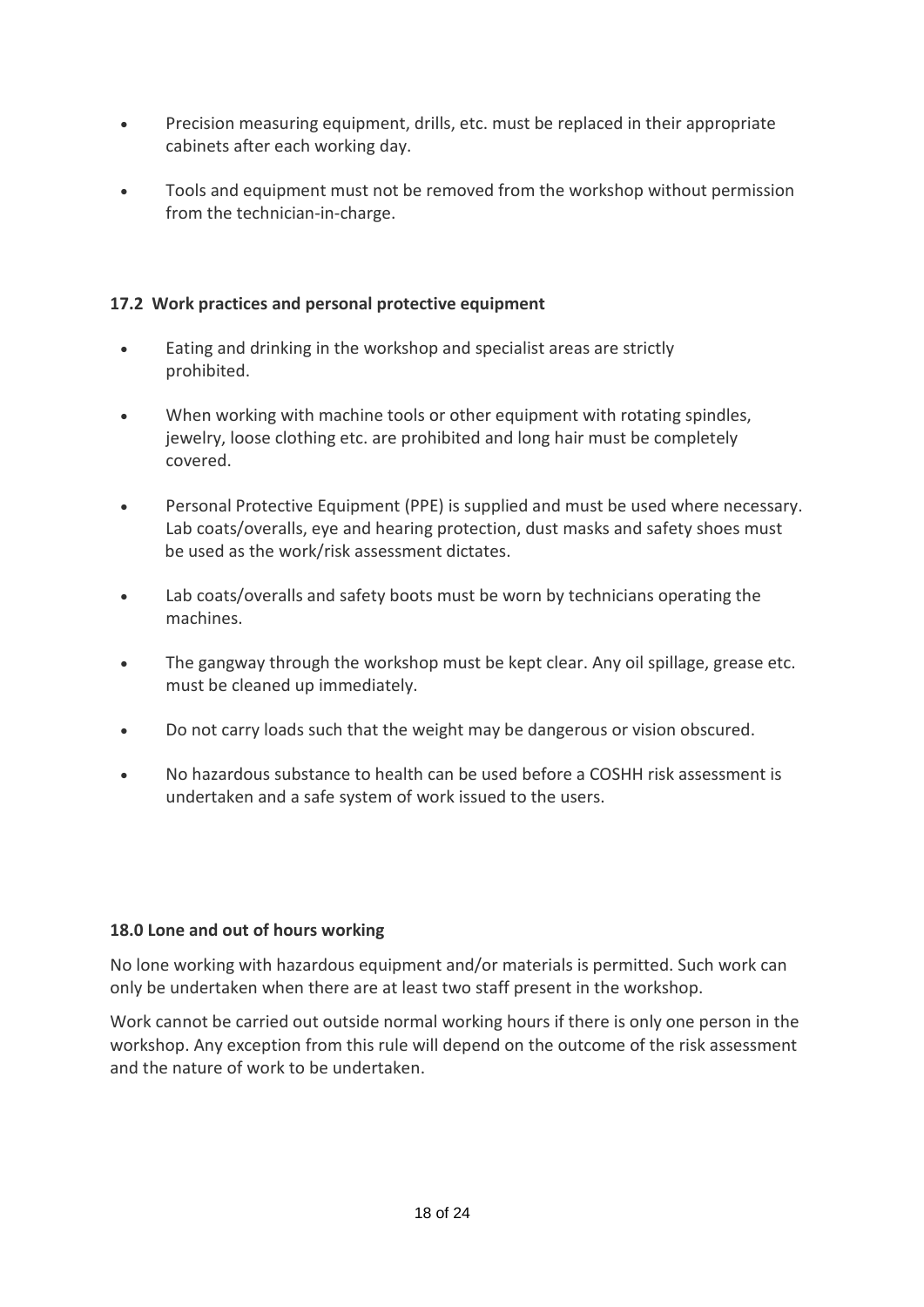#### **19.0 Emergency Evacuation Procedure**

The Continuous Ringing of the fire alarm indicates the need to put the Emergency Evacuation procedure into operation. It must always be assumed, that the signal is indicative of a real emergency and the building cleared immediately.

#### **20.0 Risk assessment**

The Director of Operations is responsible for co-ordinating risk assessments in order to comply with current and future legislation. Subject Leaders are responsible for risk assessment with respect to the activities carried out in their areas and putting in place any controls identified. The Subject Leaders will work in consultation with the Director of Operations/Site Manager. The UTC has adopted a common form of assessment in order to have continuity in process across the organisation.

Risk assessment is an on-going procedure requiring regular review and, where necessary, revision. Unless a different period of review is specified, risk assessments should be reviewed annually. Risk assessments should also be reviewed whenever new substances, equipment or people are introduced into the establishment or when procedures and premises are altered or when the risk changes. Revisions may also be necessary where monitoring procedures indicate that control measures are not working properly.

All members of staff are responsible for ensuring that consideration is given to the identification of all foreseeable risks that might occur from carrying out all activities. Having identified all reasonably foreseeable risks they must ensure that the effects of such risks are eliminated or controlled.

The UTC has identified the following curriculum areas where higher risks may be present:

- Physical Education
- Workshop Areas
- Construction Zones
- Design Areas
- Science Labs

In each of these areas the Subject Leaders are authorised to seek specialist advice with the approval of Director of Operations.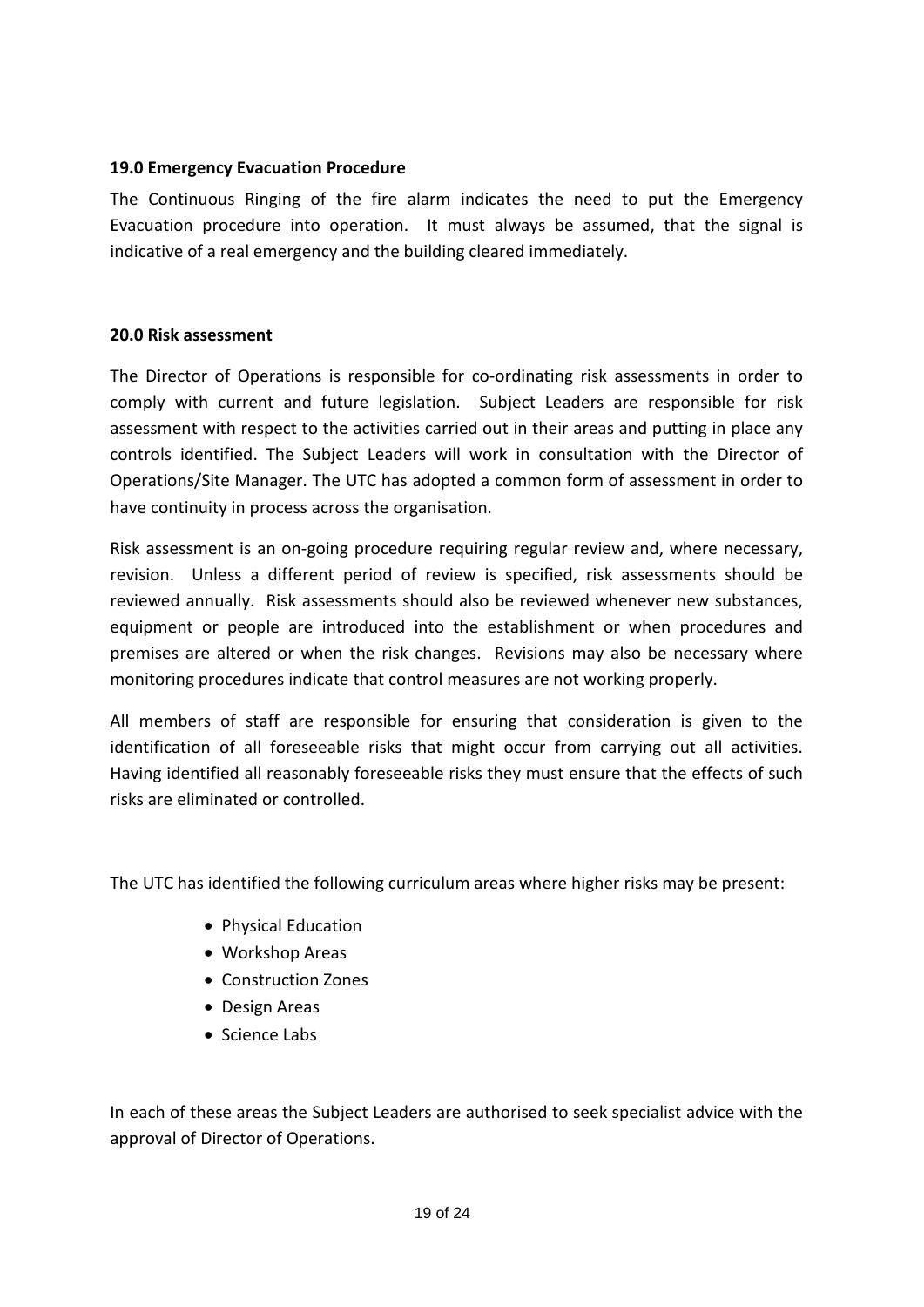#### Key to assessment of risks

| Low                   | the activity can proceed as existing controls are<br>adequate         |
|-----------------------|-----------------------------------------------------------------------|
| <b>Med</b>            | activity to be closely monitored weekly/monthly according to activity |
| Med to<br><b>High</b> | activity to be undertaken only under close supervision                |
| <b>High</b>           | activity not to take place                                            |

## **21.0 Hazardous Substances**

When using harmful substances, whether they are material or chemical substances, all personnel must ensure that adequate precautions are in place to prevent injury to health.

Adequate precautions should follow the COSHH hierarchy of control:

- Substitute
- Isolate process
- Use controls
- Limit exposure
- Use PPE
- Supervision and training.

No new materials or chemical substances are to be brought into use unless an assessment under the Control of Substances Hazardous to Health Regulations 2002 has been carried out and identified measures are in place and clearance given for use by the Health and Safety Officer. The user's department is to be in possession of a safety data sheet.

For chemicals and preparations used in science the relevant CLEAPPS assessment will cover this requirement provided that it covers the intended use.

The Material Safety Data Sheets along with the relevant COSHH assessment will be held in clearly marked files as follows:

- Science: Technicians Prep Room
- Estates and grounds: Site Managers Office
- Design: Technician's area Workshop: Technician's area

## **22.0 Catering**

The catering facilities at UTC are run by an outside contractor and the contractor is responsible for the day to day safety in these areas.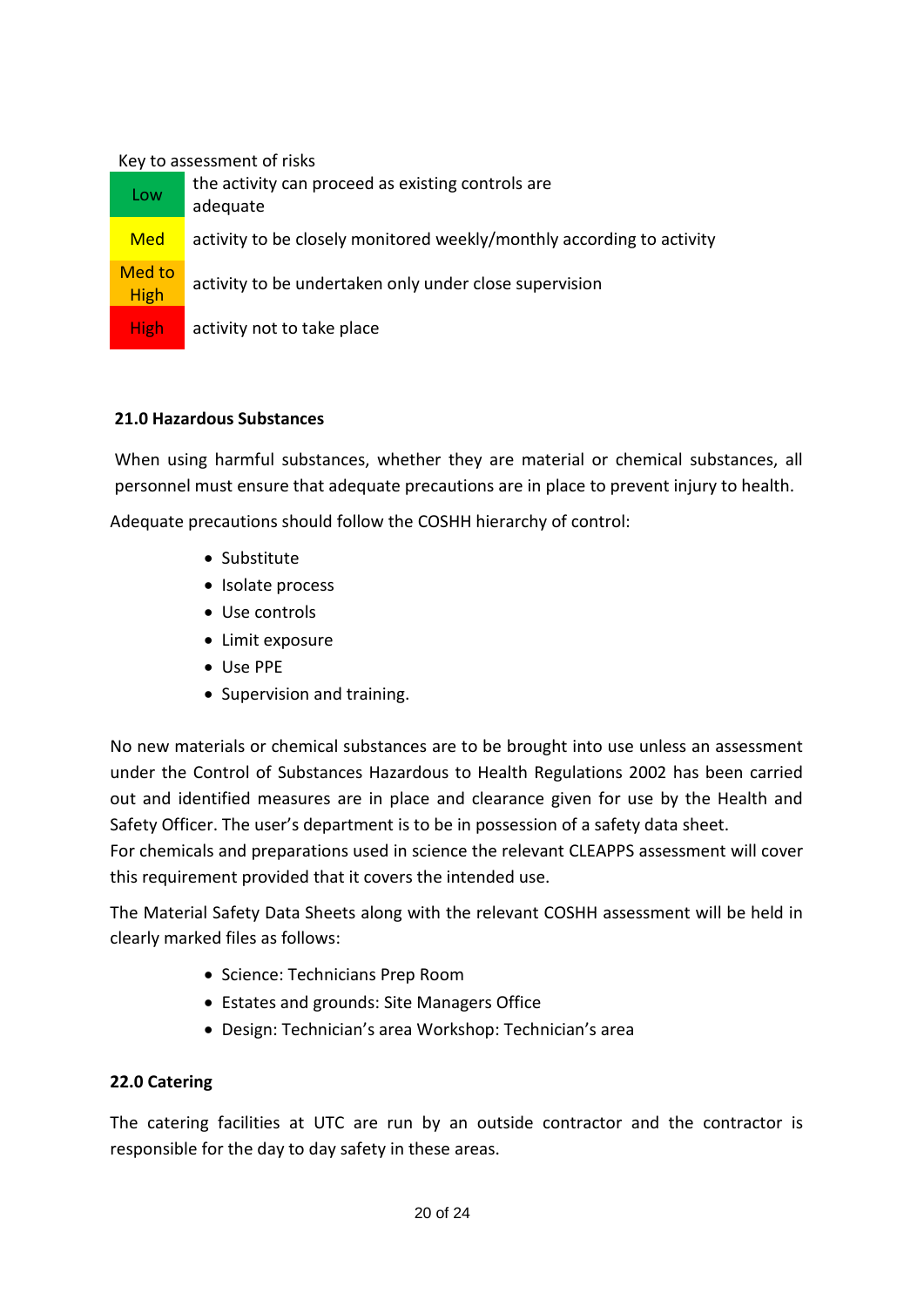The Board of Governors acknowledges its responsibilities under the Food Hygiene Regulations.

The catering areas and operations are audited on a regular basis by the local authority EHO.

## **23.0 Waste Disposal**

As a producer of waste, we have a duty of care to ensure that our waste is legally and safely dealt with. Staff should bear in mind that only 'General Waste' should be placed in bins for the collection by premises staff. This waste includes:

- Wood
- Paper
- Cardboard
- Plastics
- Plasterboard
- Textiles
- Empty Containers

Other types of waste that require special treatment and separate documentation, staff must book collection and disposal arrangements via the site manager.

The Director of Operations is responsible for making arrangements for the storage and transfer of General and Special Waste. The responsibility includes:

- Storing waste safely and securely.
- Checking the company taking the waste away is legally authorised to do so.

## **24.0 Smoking**

In line with current legislation smoking is strictly prohibited in all UTC buildings and on UTC land, in addition the whole University Springfield Campus is a no-smoking Zone.

## **25.0 Monitoring Systems**

## **Legionella/water hygiene/water temperature**

The UTC has a duty of care to protect employees/students/visitors from the risk of contact with high water temperature which could give rise to burns. The Site Manager will ensure that the water temperatures are maintained and checked at appropriate intervals. Signage will be used to indicate the Hot Water supply. Signage will be used to indicate 'not drinking water' where Cat5 water is used such as in the science labs.

The duty of care extends to include assessment of the risk of contracting Legionella Pneumophilia from our hot water and cooling systems. A competent person will perform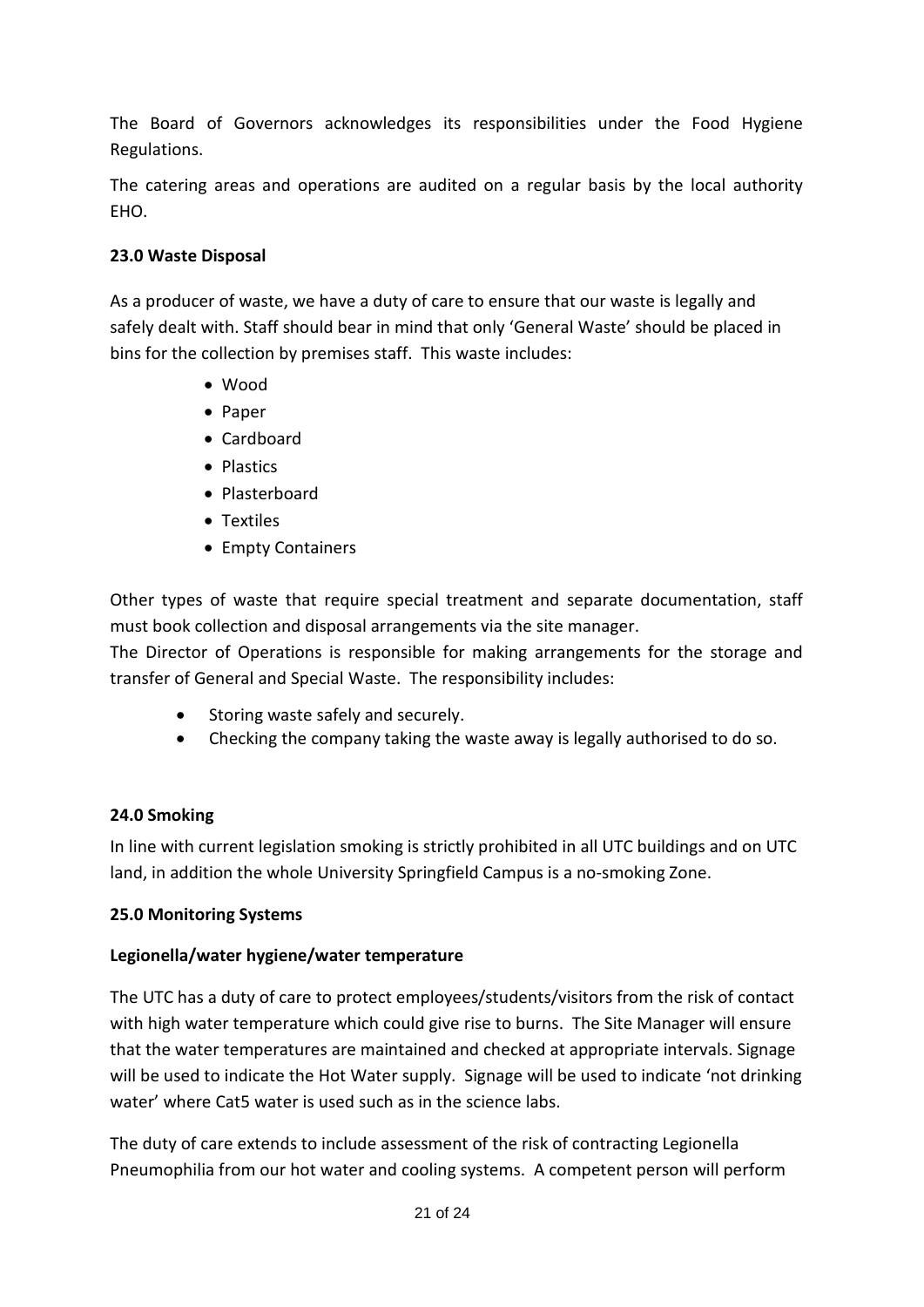monthly checks to monitor the water throughout the UTC and provide support/reports as necessary.

Water will be flushed through the system at least weekly taking into account the holidays when various facilities will not be in use. Special attention should be paid to little used outlets or dead legs where water may sit for some time. Water tanks will be cleaned and disinfected annually. Showerheads will be dismantled, cleaned and descaled. Appropriate records will be maintained on site.

## **Electrics**

The UTC has a duty of care to protect employees/students/visitors from the risk of electrical injury caused by our electrical installations, and also our use of fixed and portal equipment. Fixed wiring at the UTC will be inspected at least every 5 years by a competent person. A copy of the test certificate should be kept at the school.

Portable electrical appliance testing – PAT testing, is not compulsory and is not a legal requirement. However, the UTC is required to ensure that all electrical equipment is maintained in a safe state and PAT testing is a useful way to do this. Portal equipment will be PAT tested by a competent person on an annual basis for. Labels will be put on all PAT tested equipment and full records will be maintained in the Site Office.

All equipment which is not covered by statutory inspections should be maintained to the manufacturer's guidelines. These guidelines can normally be found on the instruction leaflet or manufacturers website. It is every member of staff's responsibility to ensure that the equipment they are using is in good condition and suitable for purpose. Before use each item of equipment should have a visual safety check.

## **Gas/Heating**

The UTC has a duty of care to ensure any gas appliance, installation pipework or flue is maintained in a safe condition.

All gas appliances should be serviced in line with the manufacturer's guidelines. Gas appliances will be inspected on an annual basis by a competent person – this person should be on the Gas Safe Register.

The UTC has a gas proving system in place which ensures if a leak is detected the gas automatically shuts off.

Gas is used on site for:

Heating – boilers in the plant room Cooking – kitchen area Science – various science labs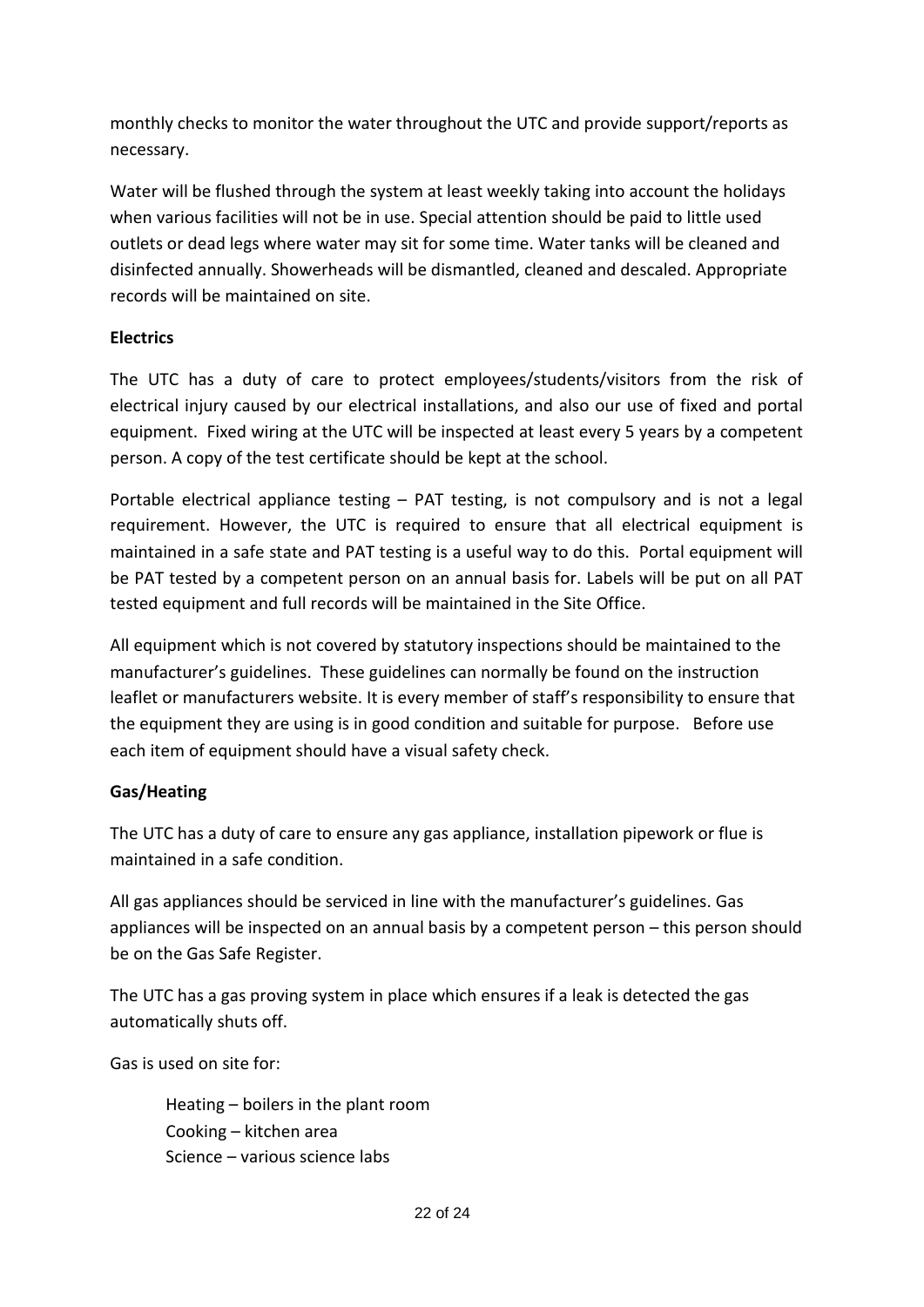## **26.0 Wellbeing/mindfulness**

The Governors are committed to protecting and promoting the wellbeing of all UTC staff and this includes supporting employees experiencing work related stress. Stress can hit anyone at any level and may be caused by a variety of issues or just a single issue. The UTC has implemented a Wellbeing/mindfulness Policy to demonstrate its commitment and understanding that workplace stress is a Health & Safety issue. See the Wellbeing and Mindfulness Policy for full details.

#### **27.0 Checklists**

There will be a series of checklists maintained by the Director of Operations to ensure that all reasonable efforts are made to maintain a high level of H&S here at the UTC.

Annual checklist – highlights all annual inspections needed

Monthly checklist – more day to day items that are regularly inspected

Training checklist – highlighting all staff training requirements and frequency of training

## **28.0 Other related documents:**

HSE Website<http://www.hse.gov.uk/index.htm>

HSE Five Steps to Risk Assessment - <http://www.hse.gov.uk/pubns/indg163.pdf>

HSE A Guide to Risk Assessment Requirements <http://www.hse.gov.uk/pubns/indg218.pdf>

A Guide to the Law for UTC Governors (DCSF 2008)- Community Version - Voluntary Aided Version - Voluntary Controlled Version- Foundation Version. website<http://www.governornet.co.uk/publishList.cfm?topicAreaId=26>

DfE UTC Security information: <https://www.education.gov.uk/publications/eOrderingDownload/RB419.pdf>

DfE Health and Safety of Students on Educational Visits: A Good Practice Guide <https://www.education.gov.uk/publications/eOrderingDownload/HSPV2.pdf>

DfE/DH Supporting Students with Medical Needs: A Good Practice Guide [https://www.education.gov.uk/publications/standard/Specialeducationalneeds/](https://www.education.gov.uk/publications/standard/Specialeducationalneeds/Page4/PPY194) [Page4/PPY194](https://www.education.gov.uk/publications/standard/Specialeducationalneeds/Page4/PPY194)